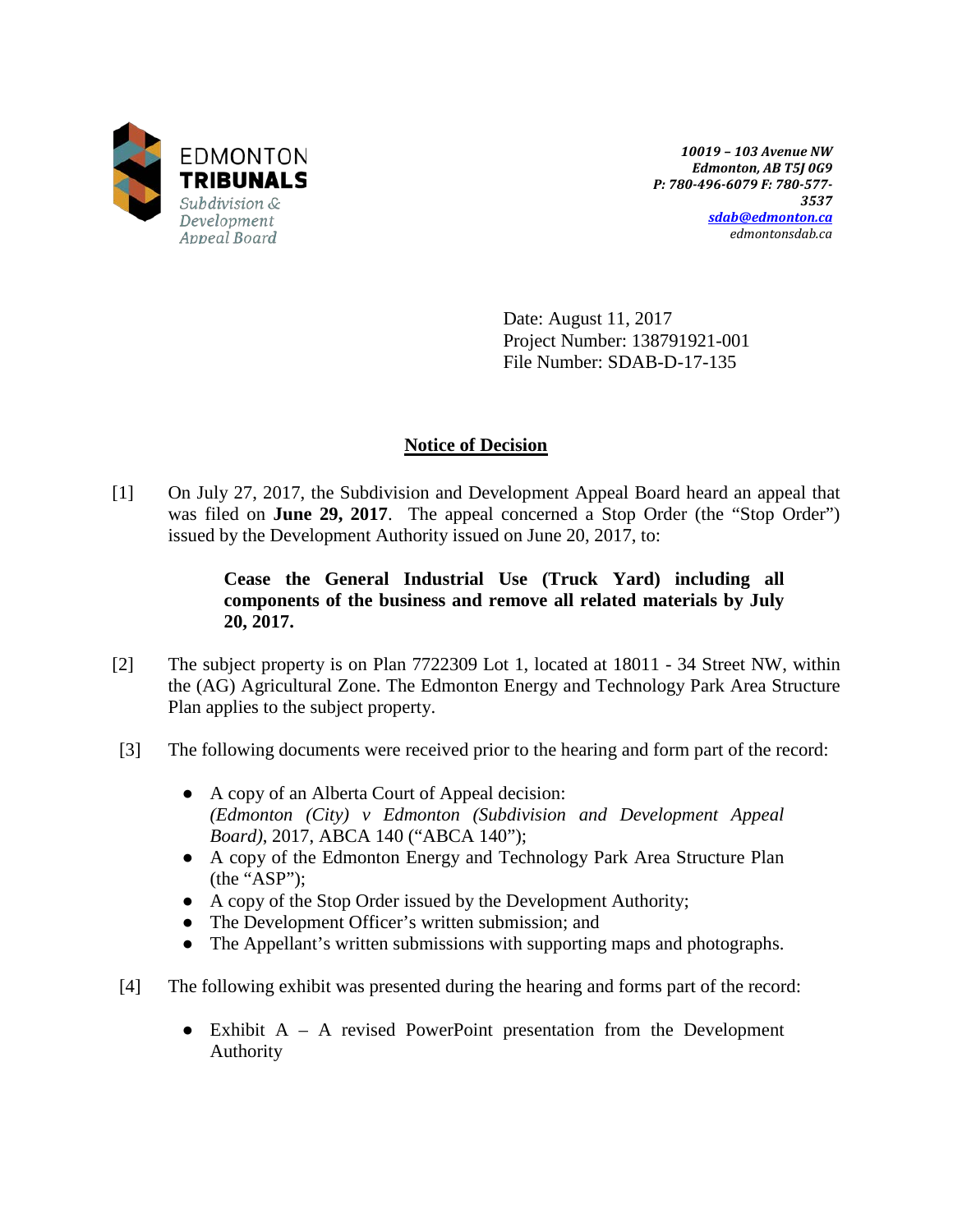## **Preliminary Matters**

- [5] At the outset of the appeal hearing, the Presiding Officer confirmed with the parties in attendance that there was no opposition to the composition of the panel.
- [6] The Presiding Officer outlined how the hearing would be conducted, including the order of appearance of parties, and no opposition was noted.
- [7] The appeal was filed on time, in accordance with section 686 of the *Municipal Government Act*, RSA 2000, c M-26.

## **Summary of Hearing**

- *i) Position of the Appellant, Mr. K. Grewal, represented by Mr. V. Bhardwaj*
- [8] The Appellants currently use the subject Site in conjunction with a business. The business' trucks are parked at the Site overnight. Drivers park their personal vehicles at the Site during the day and drive the trucks out early in the morning, returning at the end of the work day. The trucks are always empty when they travel to and from the Site and weigh significantly less than vehicles used by surrounding property owners such as grain trucks and other farm machinery.
- [9] The current Use of the Site conforms to the intent of future zoning under the ASP. The ASP classifies their parcel of land as a "Logistics" precinct which references Trucking Yards. In their opinion, they should be allowed to continue the current use as it conforms to future Logistics zoning. Surrounding properties have already been developed in accordance with the ASP. The Appellant's intent is to rezone the subject Site as provided for under the ASP but have found this process difficult.
- [10] The Appellants applied for a Major Home Based Business Development Permit for the Site. The Permit was refused by the Development Authority. The Appellant's appealed to the Subdivision and Development Appeal Board. The Board allowed their appeal. The Board's decision was overturned by the Court of Appeal in May 2017, and the Development Authority's refusal was reinstated.
- [11] The Appellants subsequently applied for a permit as a Minor Impact Utility Service, which is a Discretionary Use in the (AG) Agricultural Zone.
- [12] The Appellants referred to the definition of Minor Impact Utility Services and feel that their current use meets the definition. They operate a private company but the majority of the company's work is for the City of Edmonton. The City hires their trucks to haul gravel, soil, snow, and salt for the construction of municipal utilities and the building and maintenance of municipal infrastructure and roads. They have been providing this service for many years.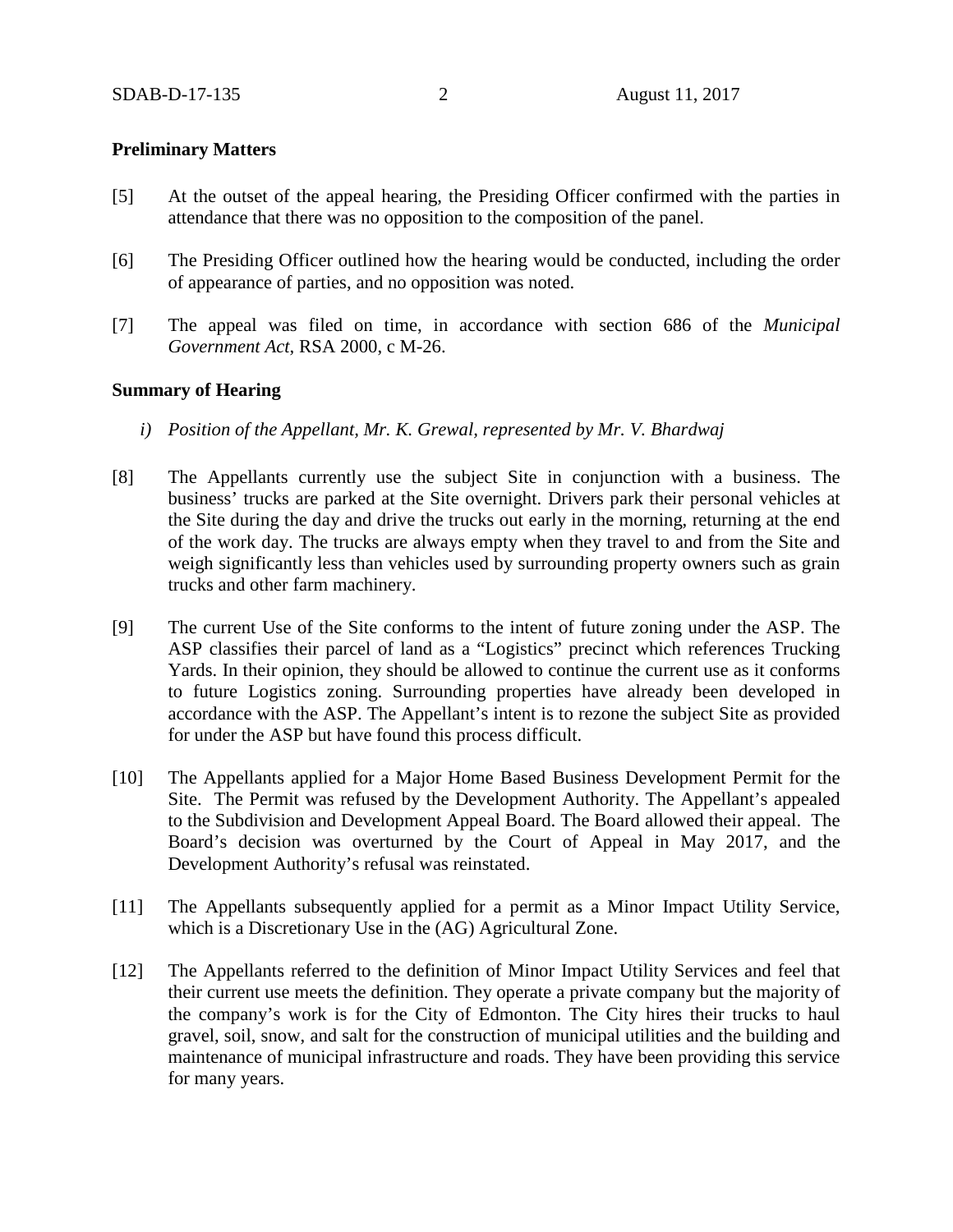- [13] They are expecting a decision on the Minor Impact Utility Service application in approximately two weeks but have received no indication if it will be approved or refused by the City. The only feedback they are aware of is from Transportation Services that have indicated that the present culvert is undersized and would have to be replaced.
- [14] On June 26, 2017, they received a notice to remove all of the trucks and business components by July 20, 2017. They are requesting that this compliance date of July 20, 2017, be extended by one year while they await the decision regarding the pending development permit decision. If their latest application for a Development Permit is refused, the extension of the compliance date would provide them with time to find appropriately zoned land, to which they could relocate the business operations and equipment. Relocation will be a major effort involving time, financial resources, and a new permit for the new location.
- [15] They confirmed that they are not contesting that the Development Authority was authorized to issue this Stop Order.
	- *ii) Position of the Development Authority, Mr. M. Doyle*
- [16] Mr. Doyle presented a PowerPoint presentation which was submitted as *Exhibit A*.

#### Site Context

[17] The subject Site falls within the ASP, which has not yet been fully implemented. The subject site is still zoned (AG) Agricultural and is located near the southern tip of the ASP boundary. It is an irregularly shaped parcel of land approximately 1.9 hectares in size. The Site fronts onto 34 Street. The intent of the (AG) Agricultural Zone is to conserve agricultural and other rural uses.

Site and Development Compliance History

- [18] A photograph depicting the southern portion of the subject Site was referenced to show that the Site contains a principal dwelling, a white Quonset, the existing shop, and the truck yard.
- [19] The Councillor for the area has received 94 truck and industrial related complaints. There are currently many other Sites in the surrounding area under active investigation.
- [20] A complaint received on May 2, 2013 resulted in an inspection of the Site. A violation notice was issued on May 15, 2013. Enforcement was suspended from May 2013, until early 2015 to allow the owners to consider their options. An application for a Development Permit to operate a Home Based Business was made on September 22, 2015. The Development Officer refused the application, but was reversed by the Subdivision and Development Appeal Board (the "Board"). The Board's approval was appealed and overturned by the Court of Appeal on May 4, 2017. Enforcement of this site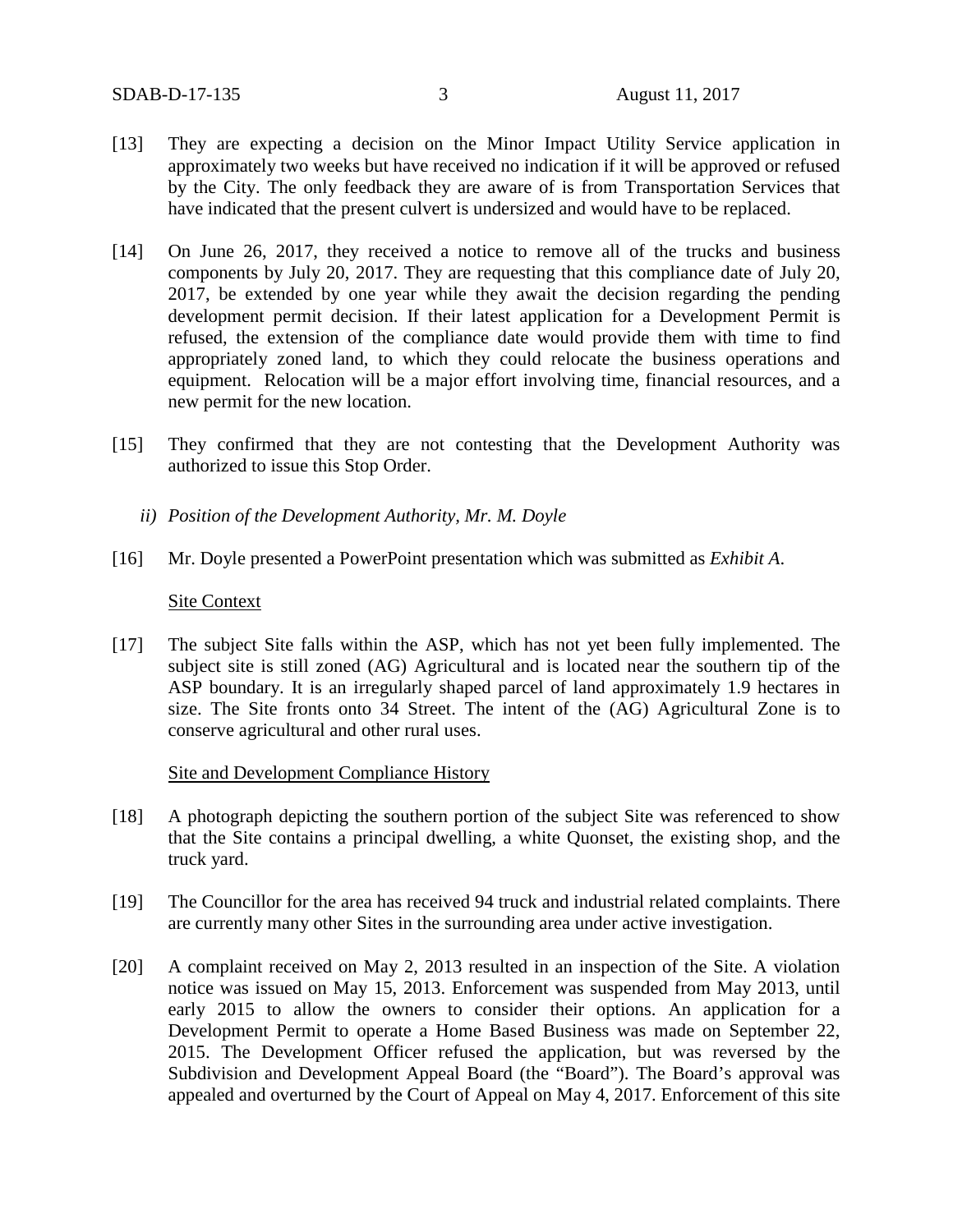was again suspended between October, 2015 and May, 2017, due to the appeal process. An inspection was conducted on June 9, 2017, and a Stop Order was issued on June 20, 2017.

- [21] Two new Development Permit applications have been submitted, which are currently under review:
	- a) To change the use from Rural Farms to Minor Impact Utility Services (applied for on May 17, 2017).
	- b) To operate a Minor Home Based Business administration office only for a trucking company (applied for on June 19, 2017).

When a Development Permit application has been made for a Permitted Use, there is typically no enforcement action taken, pending the outcome of application. In this case Minor Impact Utility Service is a Discretionary Use; therefore a Stop Order was issued.

- [22] The Appellant has been informed at various stages of the process that Minor Impact Utility Service is not the most appropriate use class, and General Industrial Use would be more suitable for a truck yard.
- [23] Four inspection photographs were referenced from June 19, 2017 to show the trucks and other buildings on the site. The white Quonset was used to service vehicles in the past but the inspection confirmed that this activity is no longer taking place.

## Relevant Regulations

- [24] The general purpose of the (AG) Agricultural Zone is to conserve agriculture and rural farms. If a Site is too small for that use, Single Detached Housing would be the next appropriate use.
- [25] The current use of the Site most appropriately falls under General Industrial Use per section 7.5(2) of the *Edmonton Zoning Bylaw*, particularly clause 7.5(2)(d):

*The storage or transshipping of materials, goods and equipment.*

[26] The Stop Order before the Board was issued by an Officer appointed to enforce the *Edmonton Zoning Bylaw* in accordance with section 645 of the *Municipal Government Act.* The development has existed for several years without development approval and does not meet the intent of the (AG) Agricultural Zone nor the *Edmonton Zoning Bylaw*.

## *Following his presentation, Mr. Doyle answered questions from the Board:*

[27] The Development Authority must make its decision based on the zoning and regulations currently in place, not possible future zoning. Mr. Doyle could not recall what the future zoning designation was for the subject parcel of land.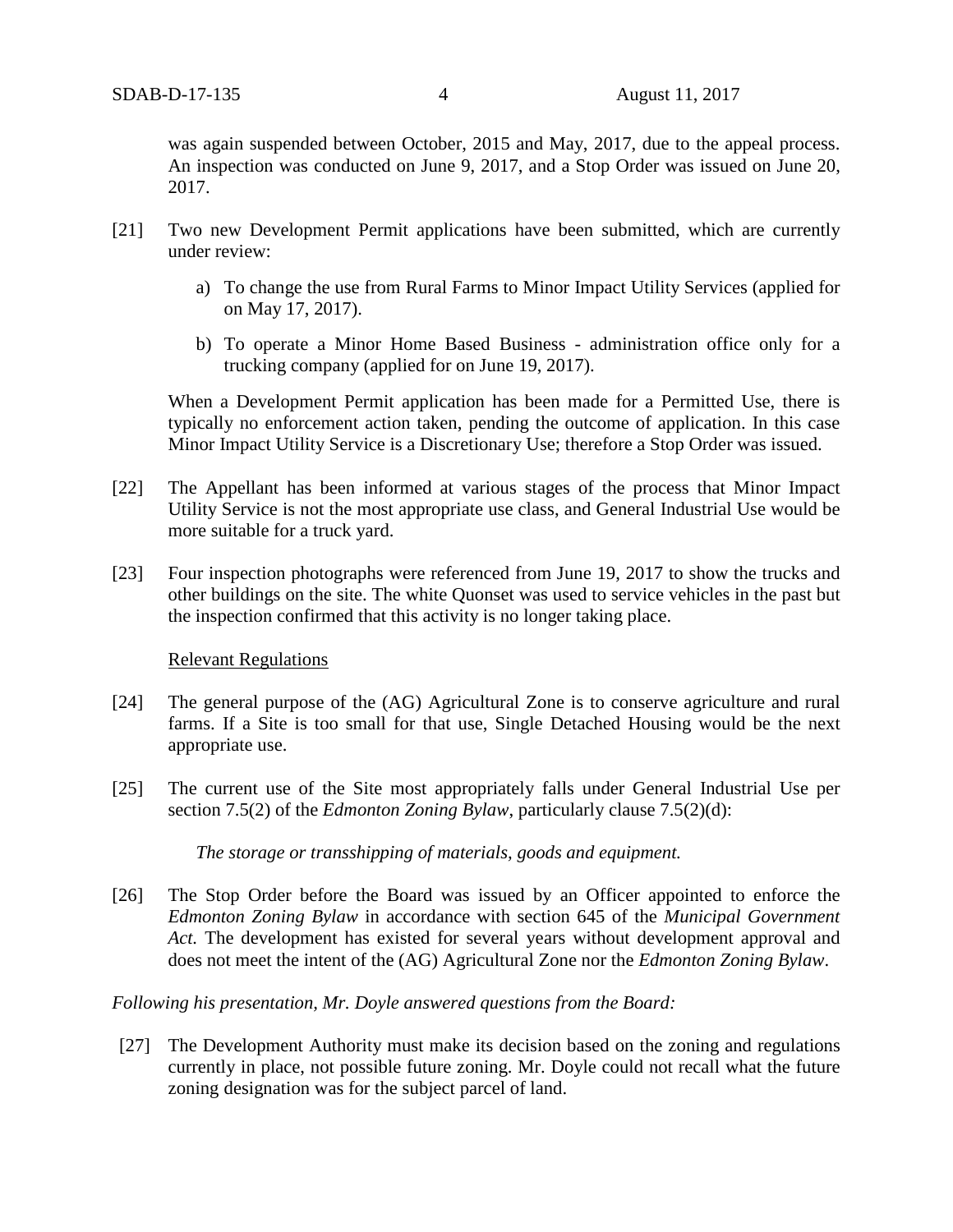SDAB-D-17-135 5 August 11, 2017

- [28] He is unable to discuss Development Permit applications that are currently under review and does not know when a decision will be issued.
- [29] He does not agree with varying the compliance date of the Stop Order and feels the Appellants have had ample time to find an alternative location to conduct their business or to apply for re-zoning. In his opinion it would only take a few weeks to bring the property into compliance. It is simply a matter of removing the trucks from the site and ceasing the use.
- [30] The complaints that have been received from this area had to do with visual and audible disturbances and the fact that 34 Street is not a truck route. He is only aware of one complaint in May, 2013 regarding the subject property and was unable to confirm if any other complaints were specifically about this property.

## *iii) Rebuttal of the Appellants*

- [31] The Appellants asked the Board to look at a photograph from the Development Authority and explained that the photograph tells the story of their family and their livelihood. If they have to move the trucks it will rip apart the pattern of their life. It may not be economically possible to keep living here if they have to move the trucks elsewhere.
- [32] Removing the trucks does not serve the purpose of saving this area as an Agricultural Zone. A parcel of land must be 40 acres to be considered a rural farm. The subject Site is too small to be operated as a farm.
- [33] The various zones currently specified in the ASP have not been finalized yet. Parcels are currently being developed on an individual basis; the property to the east of them is currently being developed. Once the detailed planning of the area takes place all of the existing parcels will be identified and their business will easily fit in.
- [34] They dispute that their trucking company is creating excess noise. During certain times of the year, farming equipment in the area runs until midnight. Anthony Henday Drive and Manning Drive are designated truck routes in the immediate area and both roadways generate a significant amount of noise.
- [35] Apart from one complaint in 2013 there have never been any other complaints from neighbours regarding the activity of trucks on the land. Prior to their Home Based Business appeal they had canvassed their neighbours and received their support.
- [36] They reiterated that their trucks are always empty when they travel along 34 Street and do not weigh as much as the grain trucks and other farm machines that use this roadway.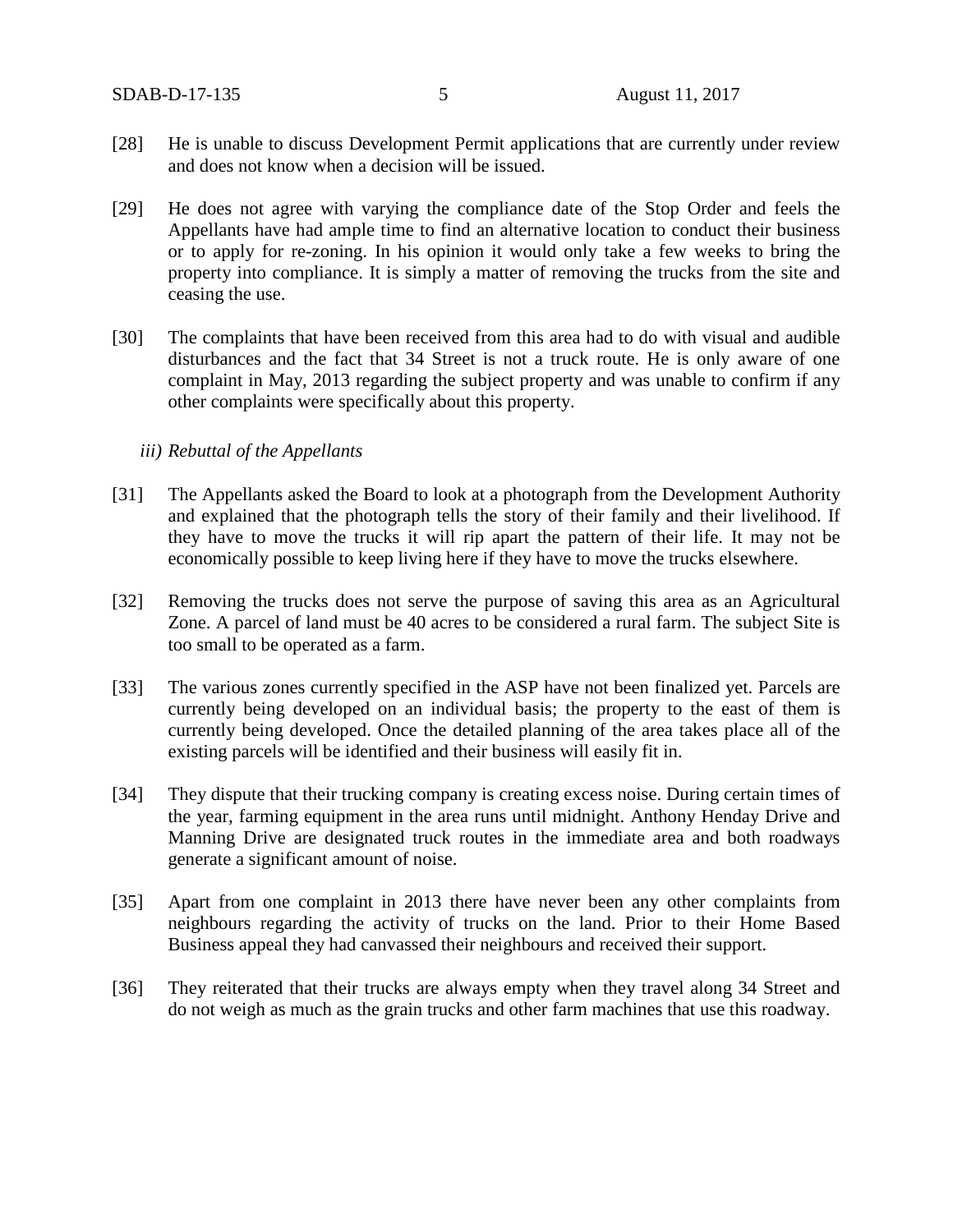[37] They are actively looking for an alternate location but have not had any success in finding one within their price range. Two parcels they looked at were not large enough for all the trucks and the vehicles would have to be scattered over different parts of the City, which would not be feasible.

## **Decision**

[38] The appeal is **DENIED** and the decision of the Development Authority is **CONFIRMED**. The Stop Order is **UPHELD** and the compliance date is **VARIED** to **September 15, 2017**.

#### **Reasons for Decision**

- [39] The Board heard evidence that an Officer had authority under the *Municipal Government Act* to issue a Stop Order and that the Development Authority had grounds for issuing the Stop Order because a General Industrial Use was being carried out on the site without a Development Permit.
- [40] The Appellants did not contest either of these assertions, but were merely asking for a one-year stay of the Stop Order to allow them to either obtain a Development Permit that would authorize the Use of the Site as a Minor Impact Utility Service or to find an alternate location to store their trucks.
- [41] The Board heard evidence that the current Use of this site is compatible with the Use of the surrounding properties, and is in fact consistent with the contemplated future zoning of this Site under the ASP. Notwithstanding these considerations, the Board determined

there were insufficient planning justifications for a variance to the terms of the Stop Order as requested by the Appellants. An extension of the magnitude requested by the Appellants would improperly authorize the continued Use of this Site, which is neither Permitted nor Discretionary in the (AG) Agricultural Zone, and is being carried out without the required Development Permit.

[42] The Board heard evidence that complying with the Stop Order would not require significant steps by Appellants beyond driving the trucks to another location and ceasing business activities on the Site.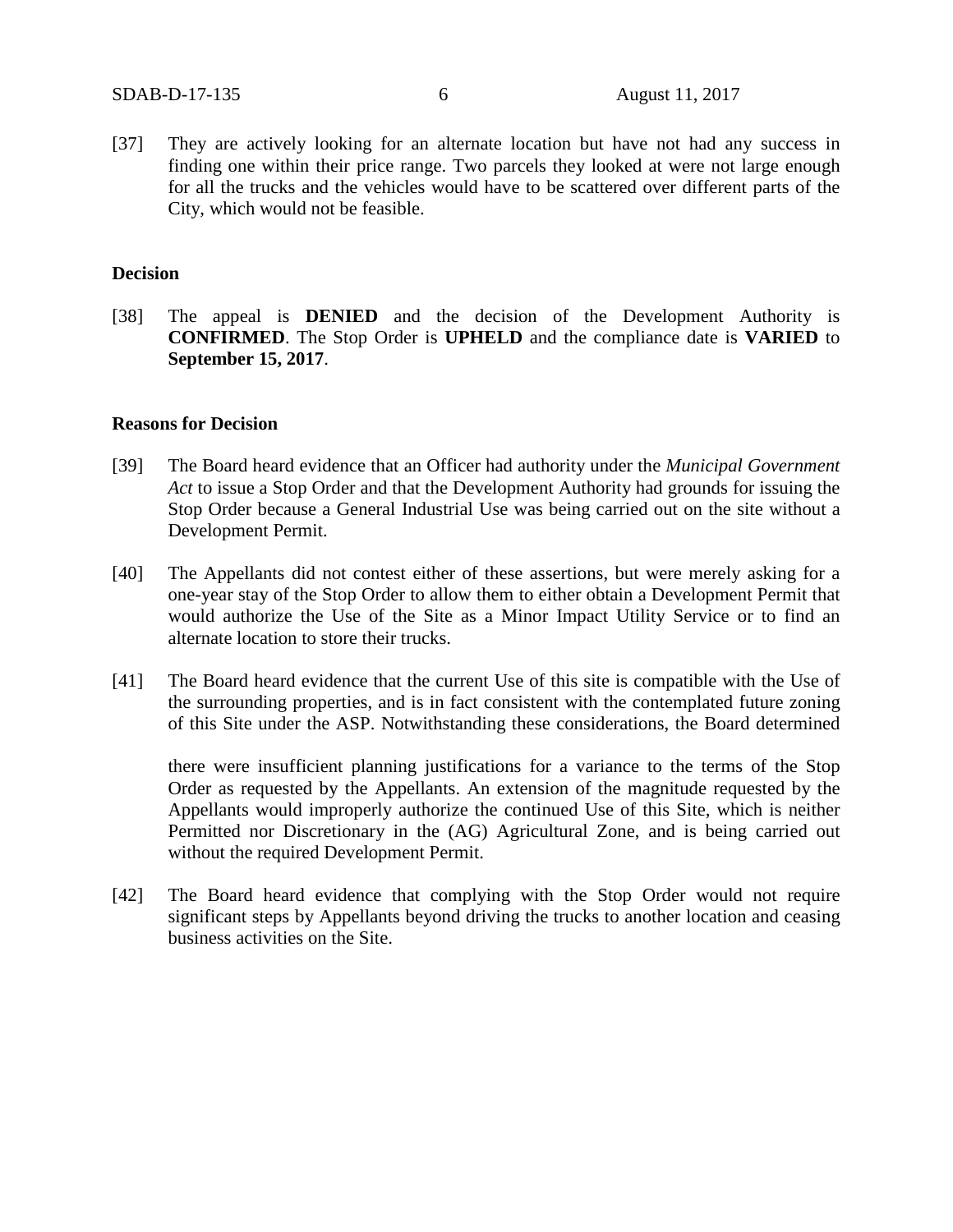[43] The Board consequently affirms the Stop Order and varies the compliance date to September 15, 2017. This revised compliance date is intended to provide the Appellants with a reasonable amount of time to comply with the Stop Order.

Ms. A. Lund, Presiding Officer Subdivision and Development Appeal Board

# **Board Members in Attendance:**

Mr. V. Laberge; Mr. A. Nagy; Ms. K. Thind; Mr. J. Wall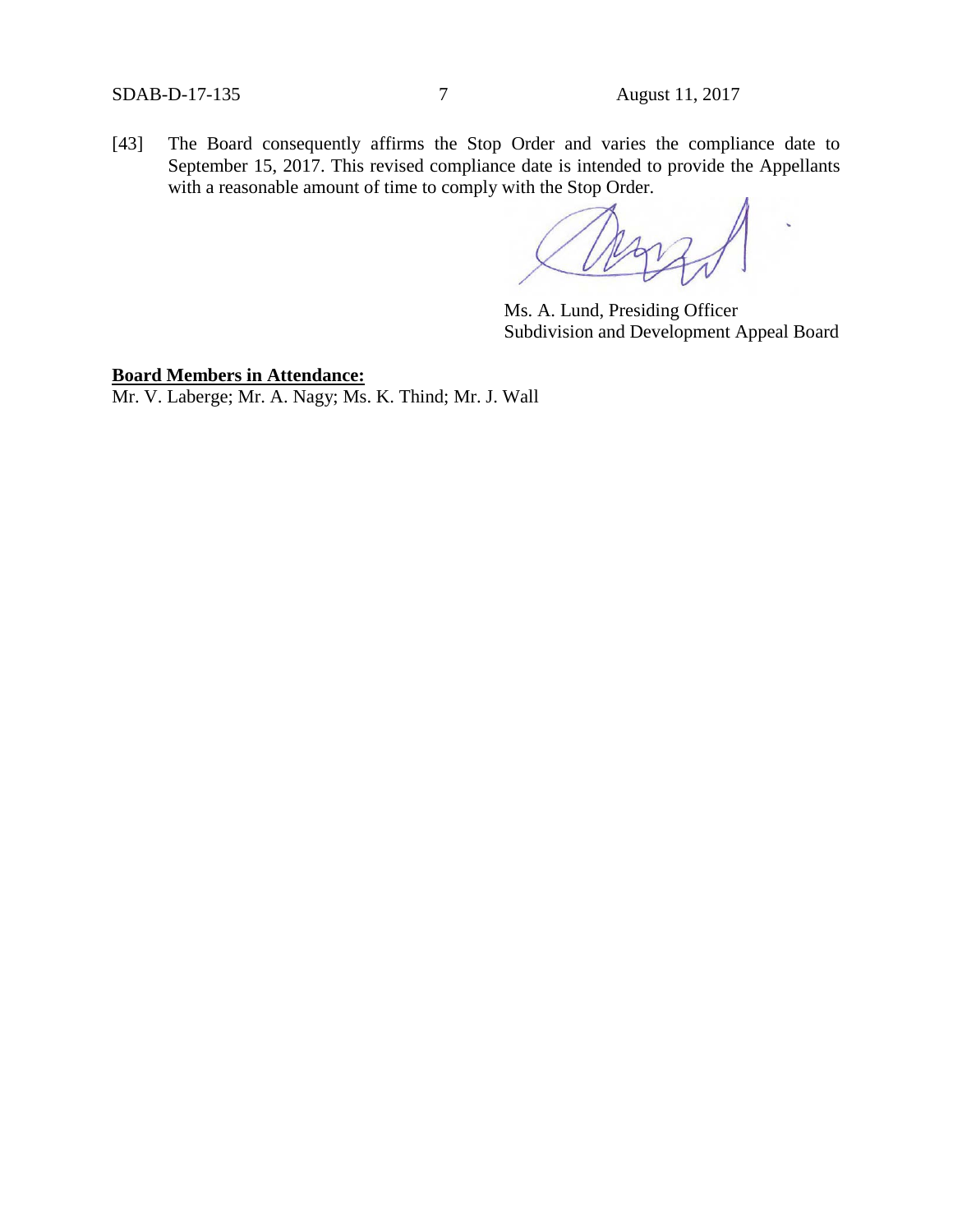# **Important Information for the Applicant/Appellant**

- 1. This decision may be appealed to the Alberta Court of Appeal on a question of law or jurisdiction under section 688 of the *Municipal Government Act*, RSA 2000, c M-26.
- 2. When a decision has been rendered by the Subdivision and Development Appeal Board, the enforcement of that decision is carried out by the Sustainable Development Department, located on the 2nd Floor, Edmonton Tower, 10111 – 104 Avenue NW, Edmonton, AB T5J 0J4.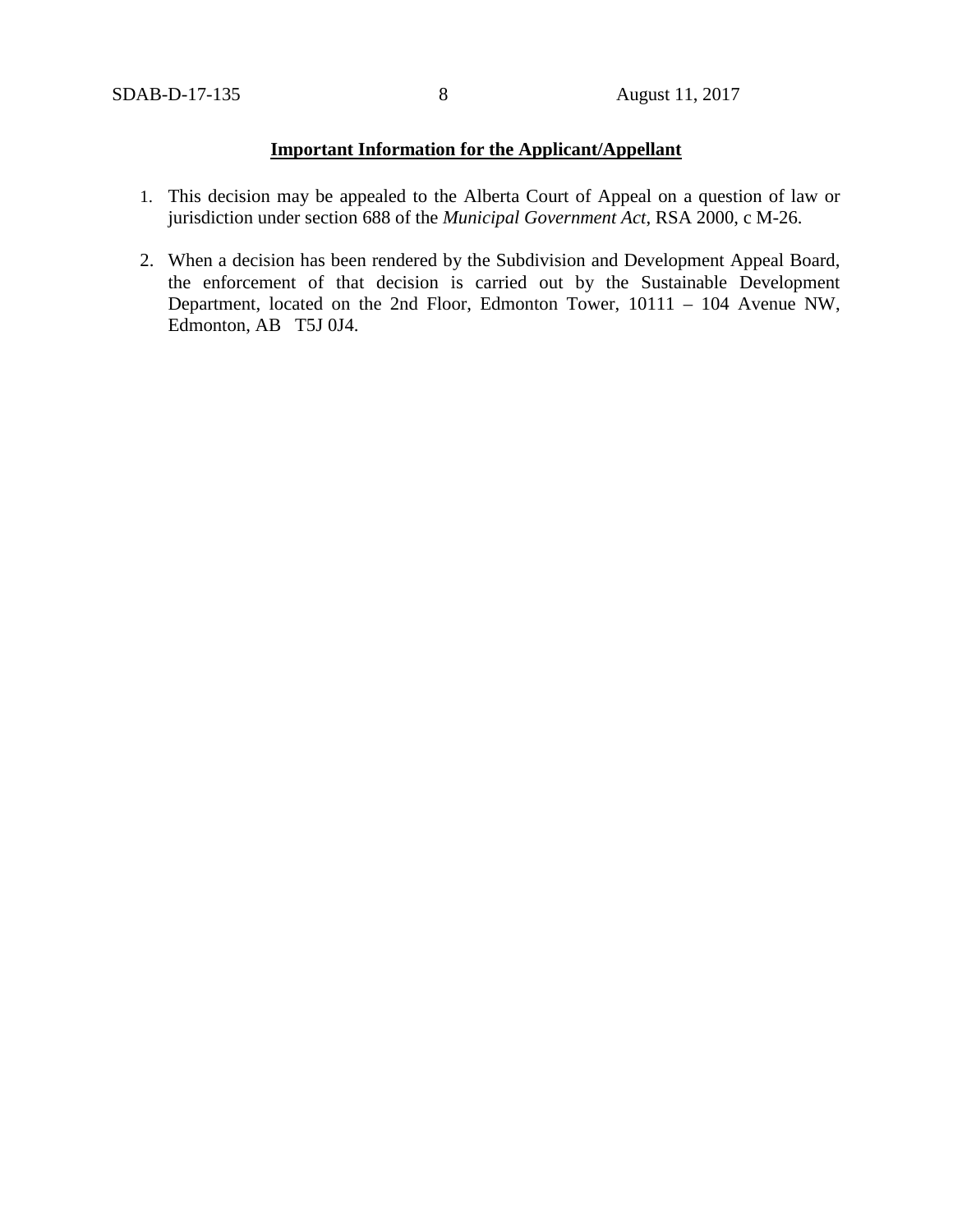

*10019 – 103 Avenue NW Edmonton, AB T5J 0G9 P: 780-496-6079 F: 780-577- 3537 [sdab@edmonton.ca](mailto:sdab@edmonton.ca) edmontonsdab.ca*

Date: August 11, 2017 Project Number: 245184483-001 File Number: SDAB-D-17-137

## **Notice of Decision**

[1] On July 27, 2017, the Subdivision and Development Appeal Board (the "Board" or "SDAB") heard an appeal that was filed on **June 29, 2017**. The appeal concerned the decision of the Development Authority, issued on June 22, 2017 to refuse the following development:

## **Install (1) Freestanding Off-premises Sign.**

- [2] The subject property is on Plan 5718AE Blk 27 Lot 26, located at 7026 109 Street NW, within the (CB1) Low Intensity Business Zone. The Pedestrian Commercial Shopping Street Overlay (the "Overlay") and 109 Street Corridor Area Redevelopment Plan (the "ARP") apply to the subject property.
- [3] The following documents were received prior to the hearing and form part of the record:
	- A copy of the ARP;
	- A copy of the Development Permit application with attachments, proposed plans, and the refused Development Permit;
	- The Development Officer's written submission; and
	- The Appellant's written submissions followed by an updated document.
- [4] The following exhibit was presented during the hearing and forms part of the record:
	- Exhibit  $A A$  photograph submitted by the Development Officer.

## **Preliminary Matters**

- [5] At the outset of the appeal hearing, the Presiding Officer confirmed with the parties in attendance that there was no opposition to the composition of the panel.
- [6] The Presiding Officer outlined how the hearing would be conducted, including the order of appearance of parties, and no opposition was noted.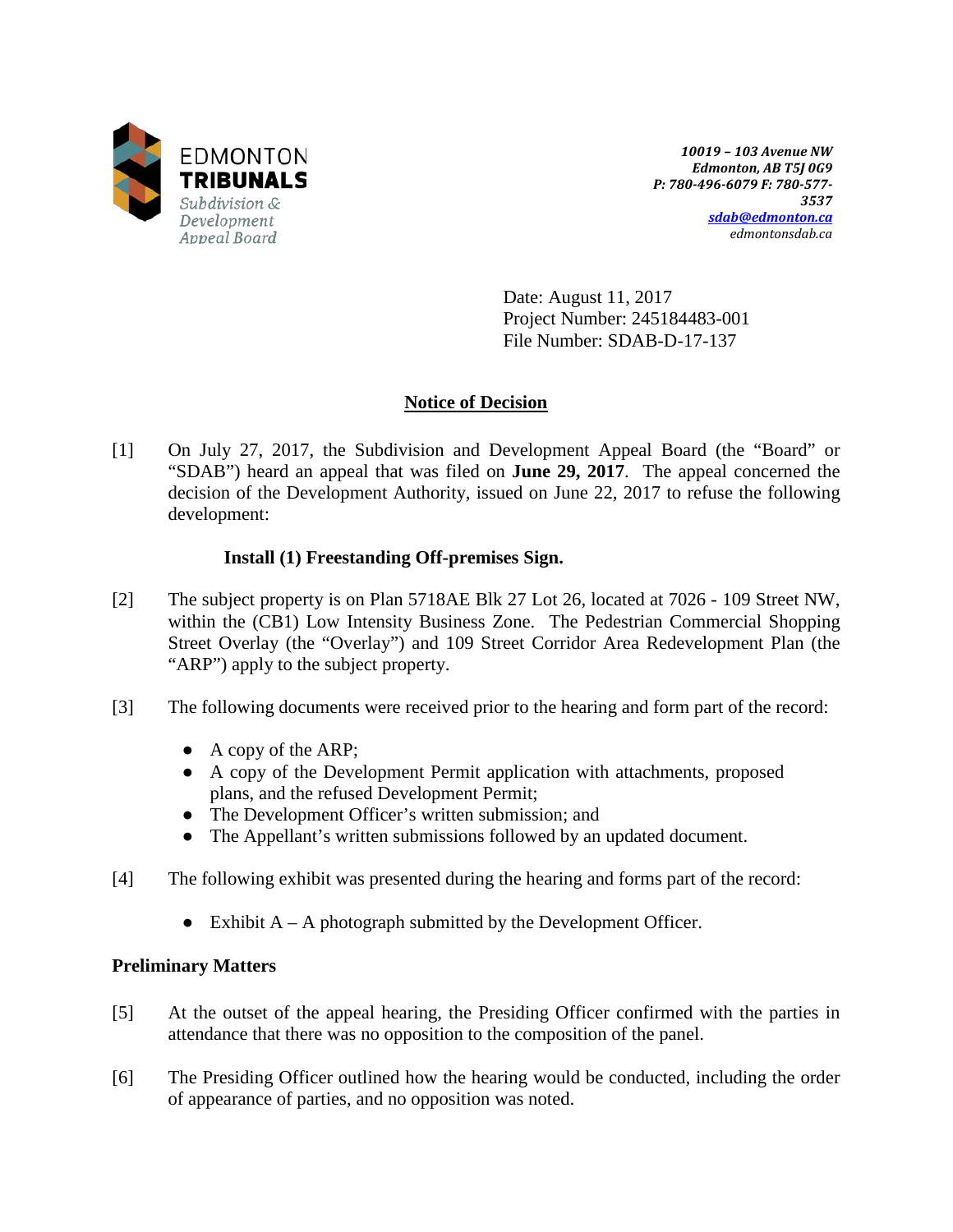[7] The appeal was filed on time, in accordance with section 686 of the *Municipal Government Act*, RSA 2000, c M-26.

## **Summary of Hearing**

- *i) Position of the Appellant, Mr. J. Murphy, Ogilvie Law*
- [8] Mr. Murphy explained that two aspects must be considered:
	- a) Whether renewing a permit for a sign that has existed at this location since 1997 would have any negative impact on the use, enjoyment and value of neighbouring lands; and
	- b) Whether or not a sign at this location is offensive to or otherwise manages to thwart the goals of the ARP.
- [9] The Sign is completely unobjectionable from a practical point of view and when the relevant legislation is considered.
- [10] Mr. Murphy referred to the Development Officer's reasons for refusal:
	- a) Reason No. 1: The section referred to by the Development Officer (Policy 3.2.3.5 of the ARP) is incorrect and applies to the Mixed Use Commercial District. The correct policy is 3.3.3.6 as the sign is within the Medium-Scale Residential District, a different geographic area in the ARP.
	- b) Reason No. 2: The section quoted (Section 59E.2(3)(e) applies to Freestanding Onpremises Signs. The sign under appeal is a Freestanding Off-premises Sign; therefore this section does not apply.
- [11] The Development Permit for the current sign was issued on August 28, 2012, with no variances and subject to the condition that the permit will expire in 5 years. This 2012 permit application was appealed to the SDAB (by an adjacent restaurant owner) but the SDAB upheld the Development Officer's decision of approval.
- [12] His clients subsequently applied to change the sign to a Digital Sign. They received an approved permit on August 15, 2013, and put up the approved Digital Sign. On December 15, 2014, his clients received notice that this approval had been issued in error by the Development Officer and was now cancelled. As a result his clients removed the Digital Sign and replaced it with the current Freestanding Off-Premises Sign as the 2012 permit was still valid.
- [13] The purpose of the CB1 Low Intensity Business Zone ("CB1 Zone") is to provide for low intensity commercial, office, and service uses located along arterial roadways that border residential areas. Freestanding Off-premises Signs is as a Discretionary Use in this Zone.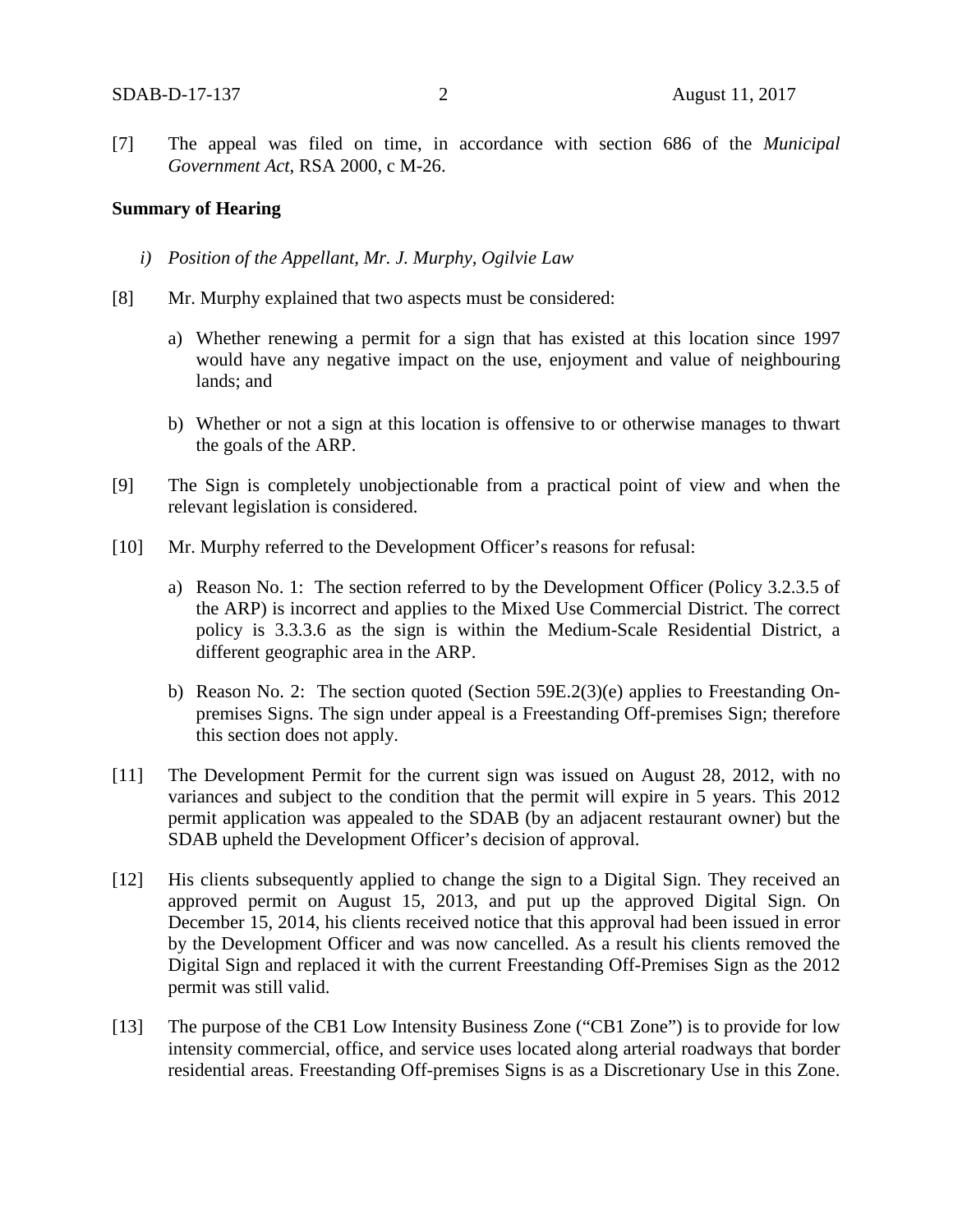Section 330.4(10) states that signs shall comply with the regulations found in Schedule 59F. However, since this Site is subject to the Overlay, Sign Schedule 59E applies.

- [14] Schedule 59E.2(3)(e) states that Freestanding On-premises signs shall have a 45.0-metre radial separation from the listed signs but Freestanding Off-premises Signs are not included in this list. There is no reciprocal rule for any of the types of signs listed. In summary, this section only relates to Digital Signs. Mr. Murphy referred to a previous SDAB-D-15-003 that confirms that the radial separation requirement only goes one way.
- [15] The proposed sign meets all of the Freestanding Off-premises Sign requirements of Schedule 59E.3(2)
- [16] The proposed sign is located within one of the commercial strips on the 109 Street corridor and is not out of line with the immediate surrounding development. It is located on a service station Site which will most likely be re-developed at some point in the future. There is also commercial development across the street; therefore, the proposed development does not negatively impact the architectural theme of the area.
- [17] Schedule 59E.3(2)(i) is grandfathering language that appears in the *Edmonton Zoning Bylaw* as a result of negotiations that occurred when the new sign regulations were passed. There are no good and sufficient planning reasons in this instance for refusal of the sign.
- [18] Tabs 8 and 9 of the written submission contain photographs taken from different angles to provide context of the surrounding area of the sign. They show the commercial nature, the parking lots abutting the street as well as examples of other commercial signage in the area. The proposed sign is difficult to see and does not make any difference to the neighbourhood. It is only visible to southbound vehicles and is intended to target people commuting home from work, through a commercial area.
- [19] The photograph at Tab 10 shows the view from the front yard of the nearest residential building looking toward the subject Site. The sign is not visible at all from this location because the service station building completely blocks any view of the sign.
- [20] Mr. Murphy referenced the Overlay and the ARP to demonstrate that these plans do not provide any reasons to refuse the sign.
- [21] Section 800 (City-Wide Master Overlay) of the *Edmonton Zoning Bylaw* outlines how to read overlays and section 800.2(2) states the Overlay shall not be used to alter Permitted or Discretionary Uses except in accordance with subsection 800.4. The Overlays address themselves to development control regulations, not the Uses of land.
- [22] Section 819.1 states that the General Purpose of the Pedestrian Commercial Shopping Street Overlay is to maintain the pedestrian-oriented character of commercial areas, comprised of shopping streets in close proximity to residential areas of the City. The subject location is not pedestrian-oriented. While the City may plan that this area become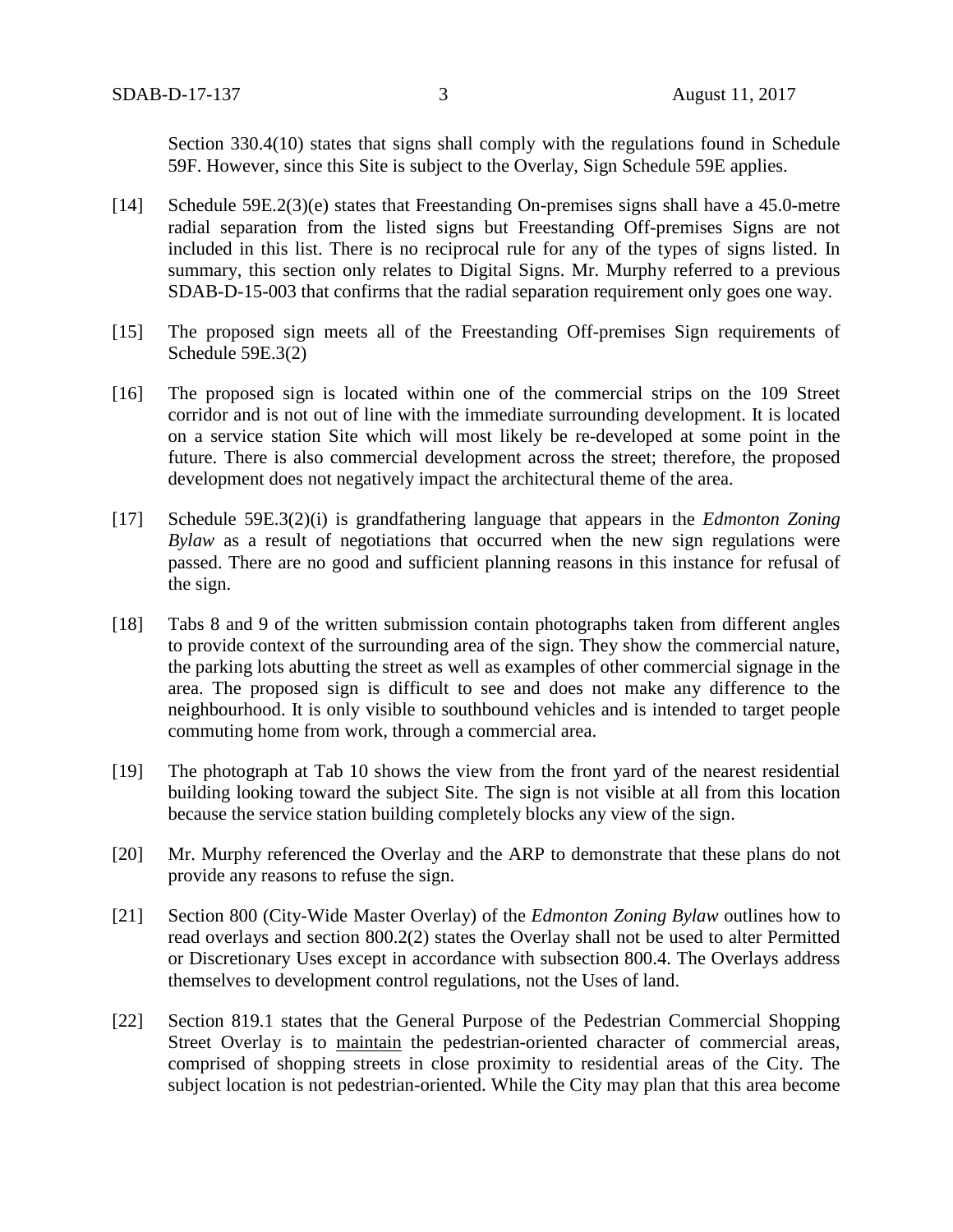pedestrian-oriented in the future, there is currently no pedestrian-oriented character to maintain at this location.

- [23] Overlays change regulations and in this instance the regulation that is changed is the maximum permitted Height of a Freestanding Sign which is has been reduced from 8 metres to 6 metres. This is the extent to which this overlay applies to this Site.
- [24] The only issue remaining which could be of any controversy is the impact of the ARP. The subject sign is located in the south end of the plan which is called the Medium-Scale Residential District.
- [25] Policy 3.1.1 outlines the two ways that Streetscape Improvement may occur along 109 Street:
	- a) "Incrementally, with private and public realm investments that accompany individual redevelopments, as directed by this plan or the Zoning Bylaw.
	- b) More holistically through a Comprehensive Streetscape Improvement Plan aligned with the Complete Streets Principles".

Mr. Murphy indicated that as new development occurs, the area will become more pedestrian-oriented and large signs and street facing parking lots will disappear. The "Comprehensive Streetscape Improvement Plan" is a document that does not yet exist but will address the entire length of 109 Street from 60 Avenue to the junction of Walterdale Hill Road and 88 Avenue.

Currently this plan is anticipatory and speaks to the future. It recognizes that changes will only come about through the adoption of a "Streetscape Improvement Plan" or through redevelopment in the area.

- [26] Policy 3.3 provides an overview of the Medium-Scale Residential District and recognizes that the entire length of the strip is not entirely pedestrian oriented but hopes it will be in the future. The Board has to determine that if the sign is left in its current location, pending redevelopment of the Site, is this somehow going to thwart this goal. A photograph at the bottom of page 35 of the ARP shows a very large sign that would be visible from residential properties.
- [27] Policy 3.3.2 outlines the General Intent of the plan as it applies to the southern half of the plan area. This section states that the area contains "commercial nodes serving both local residents and the commuting public" and recognizes that parts of the plan are trafficoriented rather than pedestrian-oriented. The commuting public is specifically who the proposed sign is targeting.
- [28] Policy 3.3.3.6 must be an aspirational statement because it states "Signage must be of a scale and type that respects the compact, pedestrian-oriented character of the District and related to local businesses"; however the subject Site does not fit this description.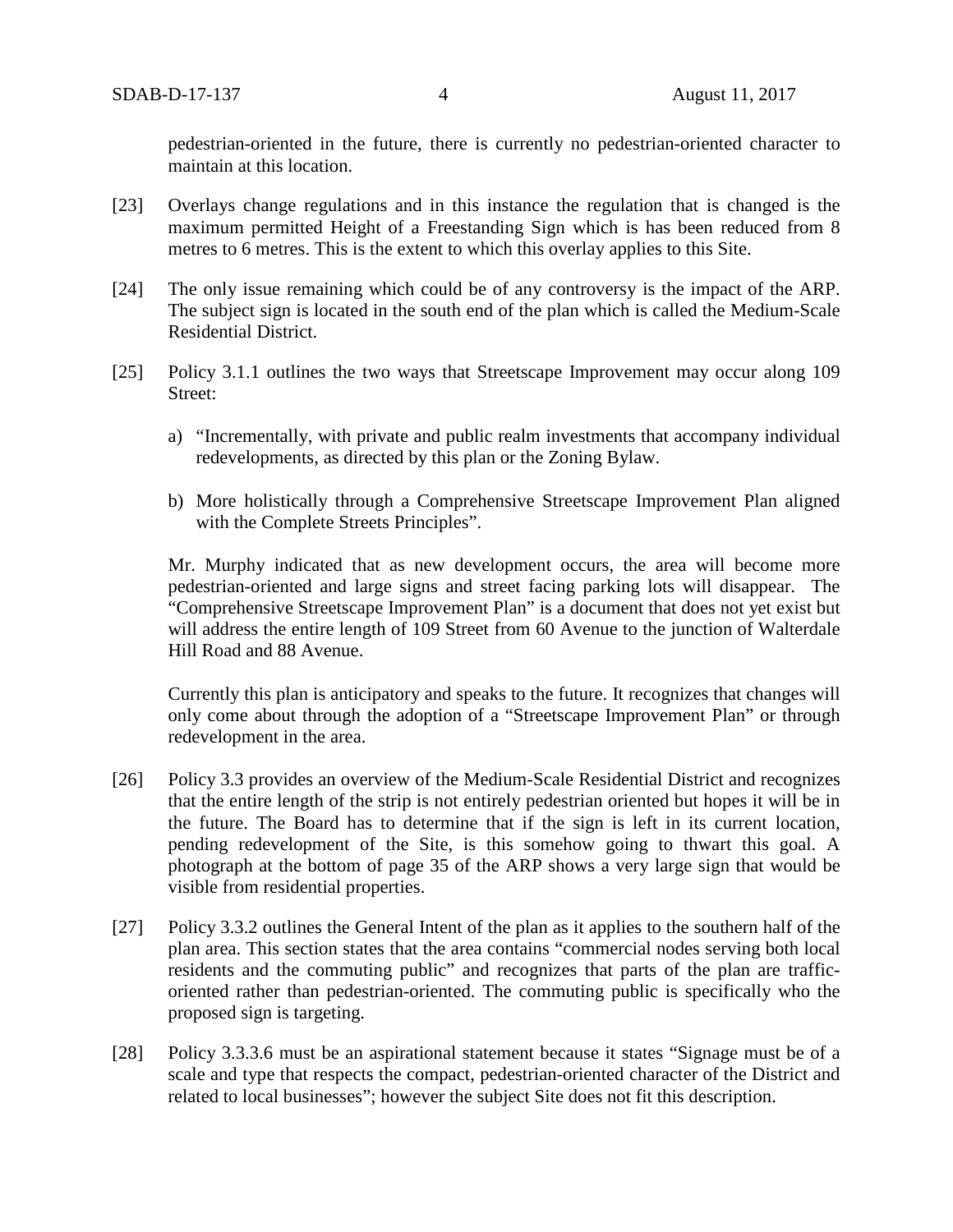The ARP states that "Billboards, roof-top, digital and off-premise signage of any type will not be permitted". Mr. Murphy indicated that this language must be speaking to future zoning changes coming to the land. Off-premise signs are currently a discretionary Use on the subject Site. If you have a Use in the current Zoning and an ARP says the Use will always be refused, this creates a conflict. This section should be interpreted as directing that these types of signs will be refused when they are at odds with the goals and objectives of the ARP. The proposed Sign is not at odds with the goals and objectives of the ARP.

The objective of the ARP is to see Sites, like the gas station Site, redeveloped into something more pedestrian friendly. Approving the proposed sign has no effect on future redevelopment and does not hurt the goal of the plan in any way.

[29] An Alberta Court of Appeal Case was referenced; **Bridgeland Riverside Community Association v. Calgary (City), 1982 ABCA 138**.

This case directs that if there is a conflict, the ARP will yield to the Zone because the Zoning is the final statement as to what can exist in an area. The ARP must be "read down" to be consistent with the zoning.

- [30] SDAB-D-16-117 was referenced, which was also a sign appeal, subject to the ARP. In this decision, the Board decided that an ARP could not prevent the Board from approving a development that is a listed Use. In this case the Board looked at the specific location of the sign and the goals and aspirations of the ARP and held it was not "precluded from approving the sign".
- [31] Although the Board refused the sign in SDAB-D-16-117 that proposed sign was located in the north section of the plan and the General Intent of the north section is totally different per policy 3.2.2 of the ARP. The south section is a completely different area with much less pedestrian emphasis.
- [32] The subject Site was upgraded in 2010 from (CNC) Neighbourhood Convenience Commercial Zone to (CB1) Low Intensity Business Zone. The study for the ARP was well underway at that time.
- [33] In response to a question from the Board, Mr. Murphy stated that he is not certain if the words "this Bylaw" in Schedule 59E.3(2)(i) refer to the adoption of the new sign regulations in October, 2011 or the adoption of the *Edmonton Zoning Bylaw* in 2001. Either way he is comfortable in confirming that the proposed sign has had a lawful permit in accordance with this section.
- [34] The purpose of the five year time limit on the development permits granted for Signs is to allow for a sign to be reviewed again when things change in the area or there are changes in the applicable law.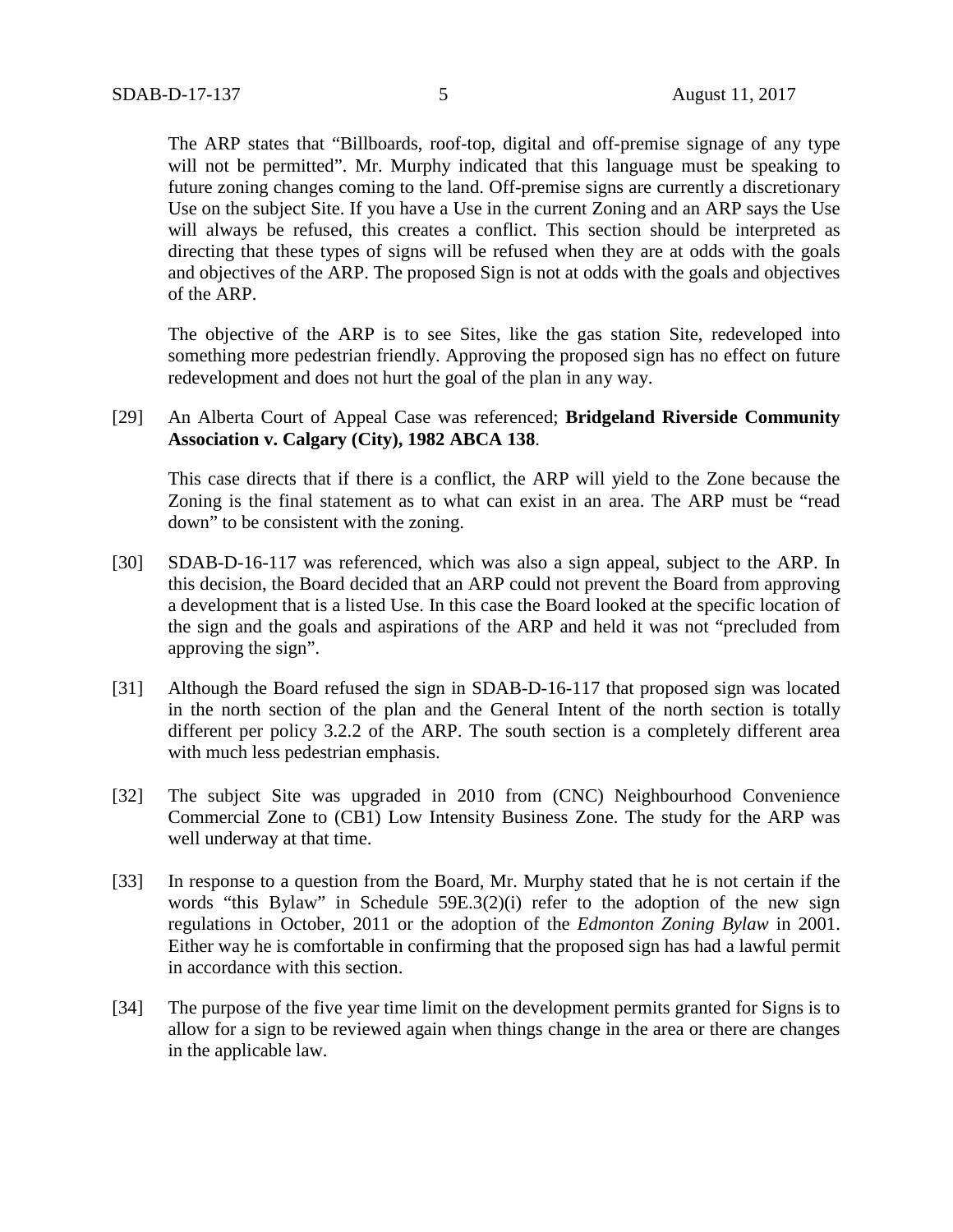- [35] His client is not aware of any complaints regarding the proposed sign other than in 2012 when the sign was appealed to the SDAB by a restaurant owner immediately to the south. The appeal was unsuccessful and the Sign was approved. He is not aware of any concerns voiced by Transportation Services.
- [36] The Appellants are not aware of any imminent redevelopment plans for the current Site and the service station lease has recently been extended. He would have no issue with a condition of approval stating that if the Site were to be redeveloped, the sign permit would be cancelled. He is also not aware of any environmental issues related to the Site. His client is not opposed to any of the recommended conditions of the Development Officer should this sign be approved.
- [37] It is up to the Board to determine why there is a good planning reason to refuse the sign as City Council allowed this Use to be on this Site. Mr. Murphy compared it to the physician's test of "Do No Harm".
- [38] He agrees with the SDAB-D-16-117 decision, which states the Board is not bound by the ARP but should consider it to arrive at a decision. The ARP cannot simply be dismissed but the proposed sign is compatible with the ARP as it is in the middle of a commercial area and is completely hidden from any residential area.
- [39] To his knowledge, there is no alley behind the sign and the building to the south, just a building setback of approximately 10 feet. The north face of the adjacent building is a cinder block wall with no windows.
- [40] The sign is situated to avoid the canopy of the gas station.
	- *ii) Position of the Development Officer, Mr. S. Ahuja and Mr. M. Gunther, City of Edmonton Law Branch*
- [41] Mr. Gunther made a presentation on behalf of the Development Officer. Mr. Ahuja was also present.
- [42] While it is rare for legal counsel to get involved in a sign matter, in this case the City is concerned that the ARP is being misinterpreted. Counsel's aim is to help the Board properly interpret and apply the *Zoning Bylaw* and the ARP.
- [43] Mr. Gunther has no issues with the majority of the Appellant's statements other than the position taken regarding the ARP. This is a Statutory Plan passed under the authority of the *Municipal Government Act*. It expressly states that there are not to be billboards or off-premises Signs. It is rare to see such direct language in a Statutory Plan. While Counsel agrees with the Appellant that Area Redevelopment Plans tend to be aspirational in nature, in this case there is an express direction.
- [44] When you have a Permitted Use you have a right to a Development Permit for that Use. It does not matter what the Overlays or Statutory Plans state. For a Discretionary Use, there will be locations in the Zone where that Use is appropriate and locations where it is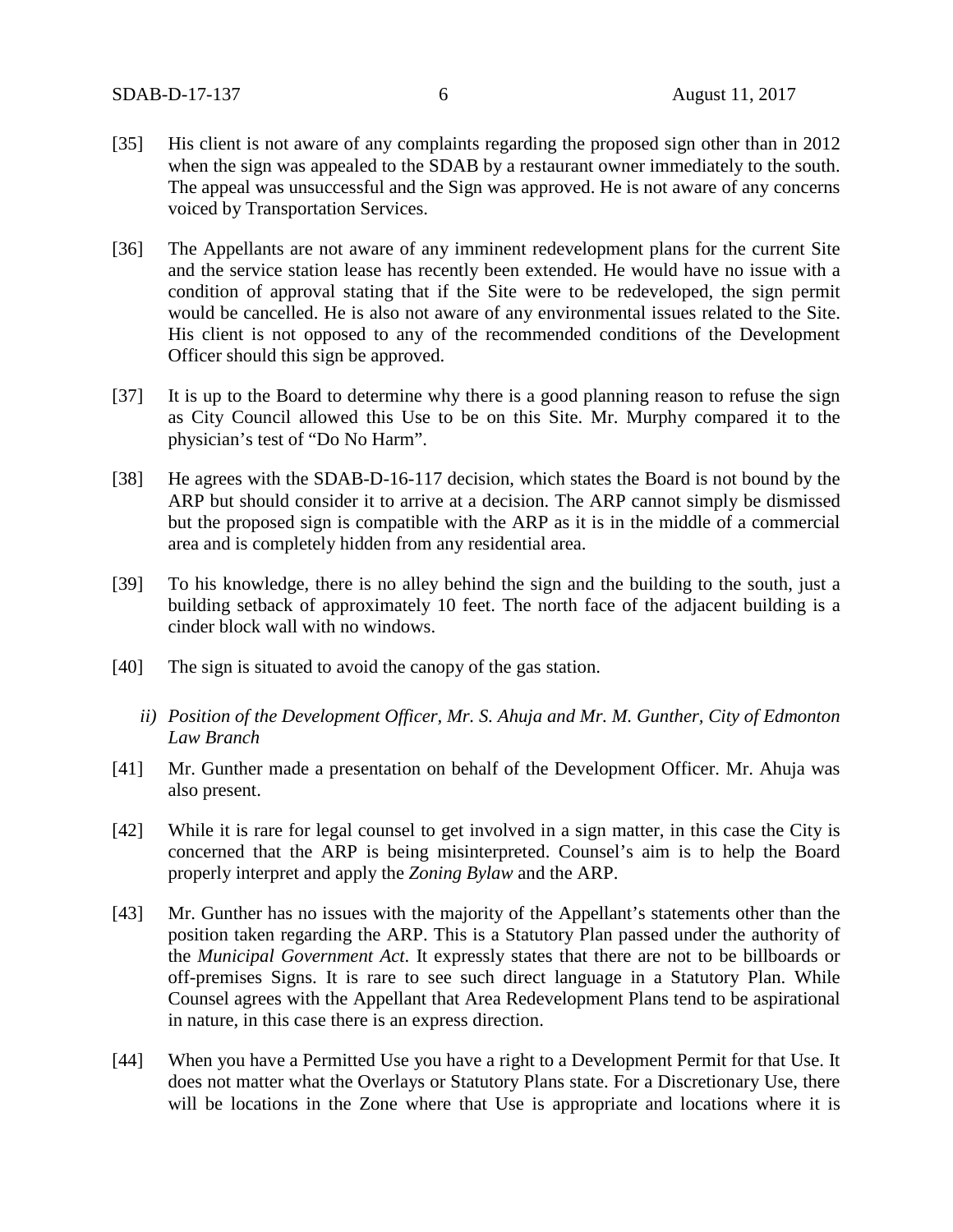inappropriate. In deciding whether or not a Discretionary Use is appropriate, the Development Authority must consider the planning context, any applicable regulations such as Statutory Plans, any other policy document, geographical context or land Use conflicts. For example, if you have an application to build an industrial plant right next door to a residential property, and both are Permitted Uses, this Board cannot stop these incompatible uses. If both were Discretionary Uses, there is a role for the Board and the Development Authority to play in determining if the Uses are compatible. In this case, the Statutory Plan guides what the vision is, and what the aspiration is for a smaller subset of the municipality.

- [45] When deciding whether or not to grant a permit for a Discretionary Use, a Statutory Plan is a key factor and must be complied with as directed by the *Municipal Government Act*. A Statutory Plan cannot be disregarded.
- [46] A Statutory Plan is intended to provide guidance as to the appropriate Uses in a particular context. The role of the Board is to read the documents in its entire context, harmoniously as per "Driedger's Principle", a fundamental rule of statutory interpretation.
- [47] In the Alberta Court of Appeal decision, **Rossdale Community League v Edmonton (City), 2017 ABCA 92** ("*Rossdale*") (paragraph 11), the Board had been asked to reconcile two Statutory Plans that were in conflict. The Court indicated that the central task facing the Board was to interpret the various planning documents in a harmonious way.

In this same paragraph there is a citation from a British Columbia Court of Appeal decision, **Society of Fort Langley Residents for Sustainable Development v. Langley (Township), 2014 BCCA 271**, where the Court states in paragraph 18 of that decision:

[...] municipal legislation should be approached in the spirit of searching for the purpose broadly targeted by the enabling legislation and the elected council, and in the words of the Court in *Neilson*, "with a view to giving effect to the intention of the Municipal Council as expressed in the bylaw upon a reasonable basis that will accomplish that purpose".

That comment has been adopted by the Alberta Court of Appeal.

[48] With regard to SDAB-D-16-117, Mr. Gunther agrees with the Appellant that the Board's jurisdiction is not ousted by the ARP. When the Board's jurisdiction is ousted, it cannot hear an appeal. For example, the *Municipal Government Act* states there is no jurisdiction for a Board to hear an appeal on a Permitted Use with no variances. He does not dispute that the Board has jurisdiction to hear this appeal and does not dispute that the Board should be making a determination as to whether or not this permit for Discretionary Use ought to be issued. He does assert that it would be unreasonable and legally incorrect for the Board to approve an Off-premises or billboard-style sign in light of the express language found in the ARP.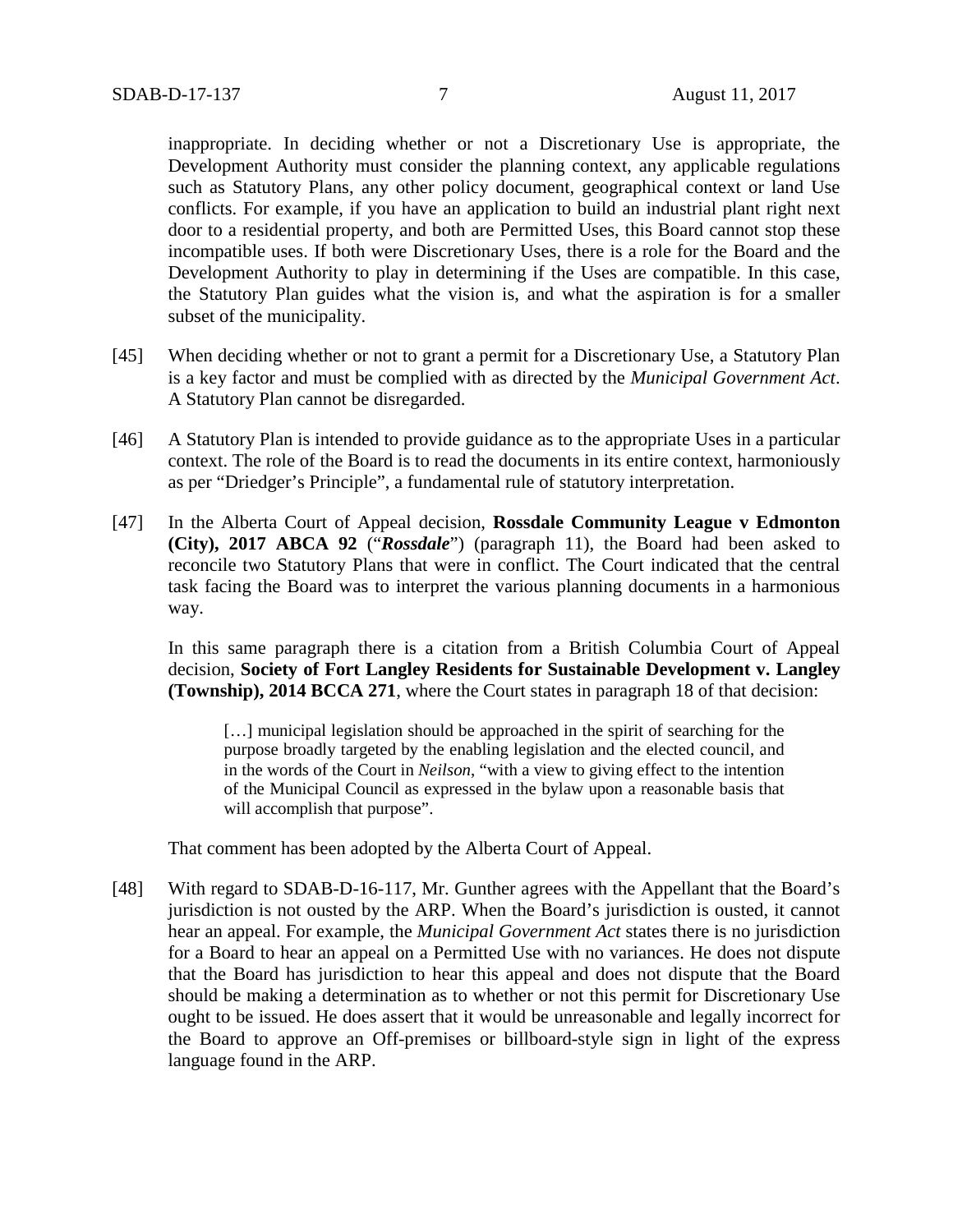- [49] Regarding the Appellant's statement that the plan is aspirational and a vision for the future, the future is right now. This ARP was passed in the intervening period between when the last Development Permit was approved for an off-premises sign on this Site and when the Appellant applied for the permit under appeal. An Off-premise sign is not a Use that is envisioned for the redevelopment of this particular corridor of the city.
- [50] Planning legislation is expected to be drafted with an eye to the future and does not come into effect immediately. The future comes about piece-by-piece as Development Permit applications come in and decisions are made as to the allocation of future resources. Here we have express direction in the ARP that no Off-premises Signs or billboards should be allowed. Now that the ARP is in effect, the Development Authority will refuse applications for those Uses. In this particular case there has been a change in legislation and it is a perfect example of why sign permits have a 5 year time limit imposed on them.
- [51] A substantial amount of neighbourhood consultation has gone into developing the ARP and a number of proposals and drafts were made prior to being passed into law by City Council. Once it goes into law it has the same force and effect as any other Bylaw in the City. It is a collective vision of many affected parties as to how this important stretch of roadway can be improved.
- [52] The Appellant stated that a reference is made regarding "maintaining" a pedestrianoriented character but that this reference should be disregarded since that is not the character of the subject location right now. In the *Rossdale* decision, the Board was asked to determine the relevance of the Rossdale Area Redevelopment Plan to an application for a Development Permit to intensify the use of the Rossdale fire hall. That ARP said that the fire hall would be "retained". The Appellants argued that since the fire hall was not operating currently, this reference should be read down or disregarded.

The Court of Appeal determined that such an interpretation "relie[d] on a strained and technical reading of the text", see *Rossdale*, paragraph 13.

City Council and the consulted parties are trying to improve the streetscape and to allow some of these commercial nodes to become more pedestrian-oriented, and to provide a more welcoming corridor to and from downtown. It is inconsistent to continue to allow billboard style developments along this stretch.

- [53] Contrary to the Appellant's evidence, there is an alley separating the restaurant and the gas station. This is important because the ARP notes that should there be a proposal to close this alley in the future and it will actually be a pedestrian connection to the park behind the restaurant.
- [54] Mr. Gunther provided the following responses with respect to questions from the Board
	- a. Policy 3.1.1 of the ARP refers to streetscape improvements and the redevelopment of sidewalks and boulevards. This streetscape improvement section does not address how the whole ARP should be used in the development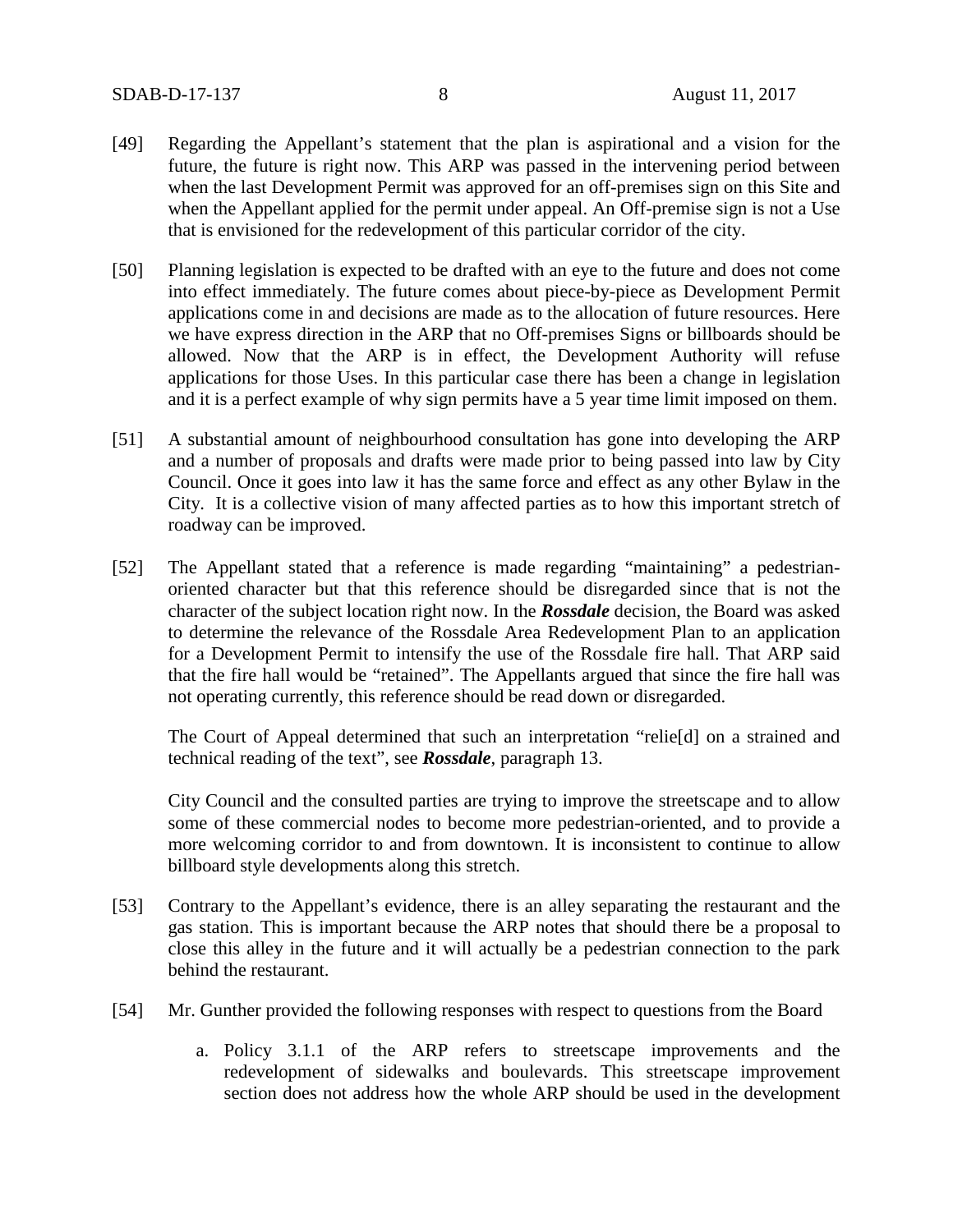process. Item 1.6 does, it is entitled, "How to Use this Plan". Under Item 1.6, it states "Applications for development permits must be reviewed in the context of the policies laid out in this plan".

- b. The ARP does not differentiate between temporary and permanent developments; however, Off-premises Signs are always going to be temporary developments because the 5 year limitation period is a regulation in the *Edmonton Zoning Bylaw*.
- c. The grandfathering clause in Schedule 59E.3(2)(i) does not reference Statutory Plans or other factors that may exist. The purpose of this section is that if a variance is granted the first time a sign permit is approved, a new sign permit will not be denied on the basis that the same variance is required. This particular section refers specifically to the *Edmonton Zoning Bylaw* (Bylaw 12800). The Statutory Plan is Bylaw 16242, a completely separate Bylaw, and this section would not be applicable.
- d. The Development Officer confirmed that the main reason of refusal is based on the ARP, which applies to all the lands within its boundaries. The Board cannot determine that one block should follow the ARP and another block should not.
- [55] Mr. Ahuja submitted a photograph (*Exhibit A*) from Google Street View, which shows the subject Site, the subject sign and the Parkllen Restaurant.
- [56] Mr. Ahuja and Mr. Gunther provided the following responses with respect to questions from the Board
	- a. Mr. Ahuja confirmed that the first reason of refusal should be policy 3.3.3.6 not policy 3.2.3.5 as stated on the refused permit.
	- b. Mr. Ahuja referenced Schedule 59E.2(3)(e) as a reason for refusal because he felt a Freestanding Off-premises Sign Use was an omission in the regulation.
	- c. Mr. Gunther acknowledged that the Freestanding Off-premises Sign Use is not under the Schedule 59E.2(3)(e) regulation but he does not have the authority to withdraw this reason for refusal.
	- d. Mr. Gunther stated that there is no conflict between the *Edmonton Zoning Bylaw* and the Statutory Plan. The *Edmonton Zoning Bylaw* does not guarantee that an Off-Premise sign can be built in a CB1 Zone, instead; it identifies Off-Premise signs as a Discretionary Use. A number of factors should be considered when

reviewing a Development Permit application for an Off-Premise Sign. One consideration is the ARP. The ARP and the Zoning Bylaw are both pieces of legislation, passed by City Council. They are presumed to operate harmoniously. We have a Discretionary Use so there is the ability, in certain contexts, to obtain a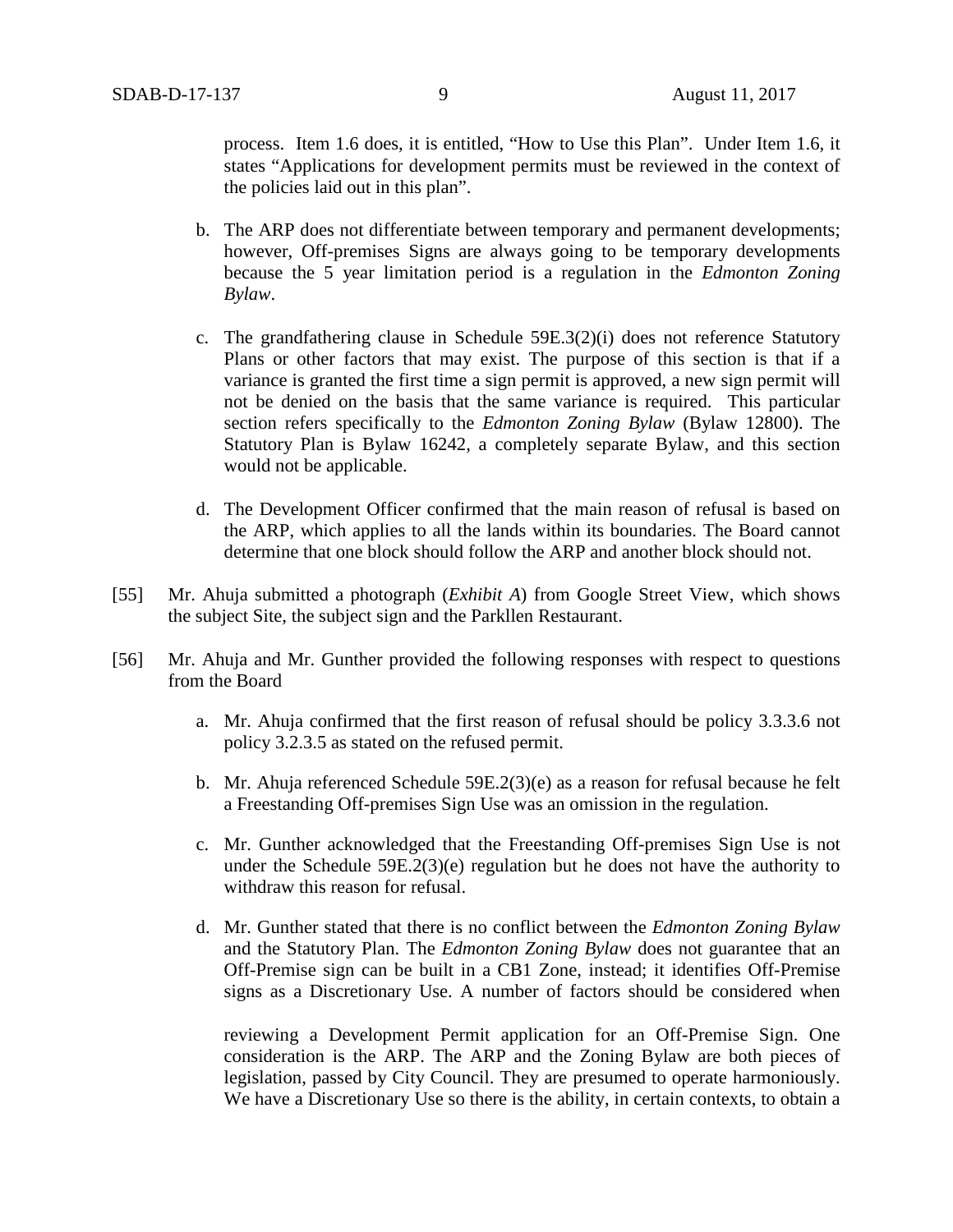permit, but no right to it. Another piece of legislation, the ARP, states no Offpremises signs in this particular strip. They are read together to say there are no billboards permitted on this particular land.

- e. Sometimes one piece of legislation is so decisive it effectively makes the decision about whether or not a Discretionary Use should be allowed. Section 687(3)(a.1) of the *Municipal Government Act* says the Board "must comply… with statutory plans". The ARP is so decisive that other factors should have a minimal impact on the Board's ultimate decision. There is no conflict because both pieces of legislation can be read harmoniously and City Council's intention is very clear.
- f. Analyzing a Statutory Plan is not a separate exercise from the Discretionary Use analysis; it is part of it. Given the strong language in the *Municipal Government Act*, it is probably the most important part of the Discretionary Use analysis. In this case the Board cannot interpret the ARP in a reasonable fashion to conclude this development is allowed. The Board must comply with any Statutory Plan in the absence of a direct conflict.
- g. An example of a true conflict is if you have a Permitted Use and you have a Statutory Plan that prohibits that Use. This is a conflict because the *Municipal Government Act* and *Edmonton Zoning Bylaw* state a permit must be granted while the Statutory Plan says no.
- h. Mr. Gunther confirmed they are only aware of the 2012 complaint from a neighbouring property owner. Mr. Ahuja indicated that there was no feedback from Transportation Services as only Digital signs are circulated to Transportation Services.
- i. Mr. Gunther disagrees that this sign serves one of the general intents of the ARP which is to have commercial nodes that serve the commuting public. The reality is that this is a commuting street leading in and out of downtown. The vision of the document is to guide development and civic improvements to improve the quality of this stretch of road. While billboard signs may serve the commuting public, they are expressly excluded in this Plan.
- j. Implementing a condition on the permit stating that the sign permit will be cancelled if redevelopment were to occur would not impact anything since there are no imminent plans to redevelop the Site.
- k. There is an expectation that a business can erect a sign in front of their business which is so fundamental that On-Premises Signs are a Permitted Use in the CB1 Zone. There is no discretion involved; therefore, there is limited ability to apply the ARP.
- l. Billboards are always a Discretionary Use, which allows the Development Authority and the Board the ability to refuse or to impose conditions and to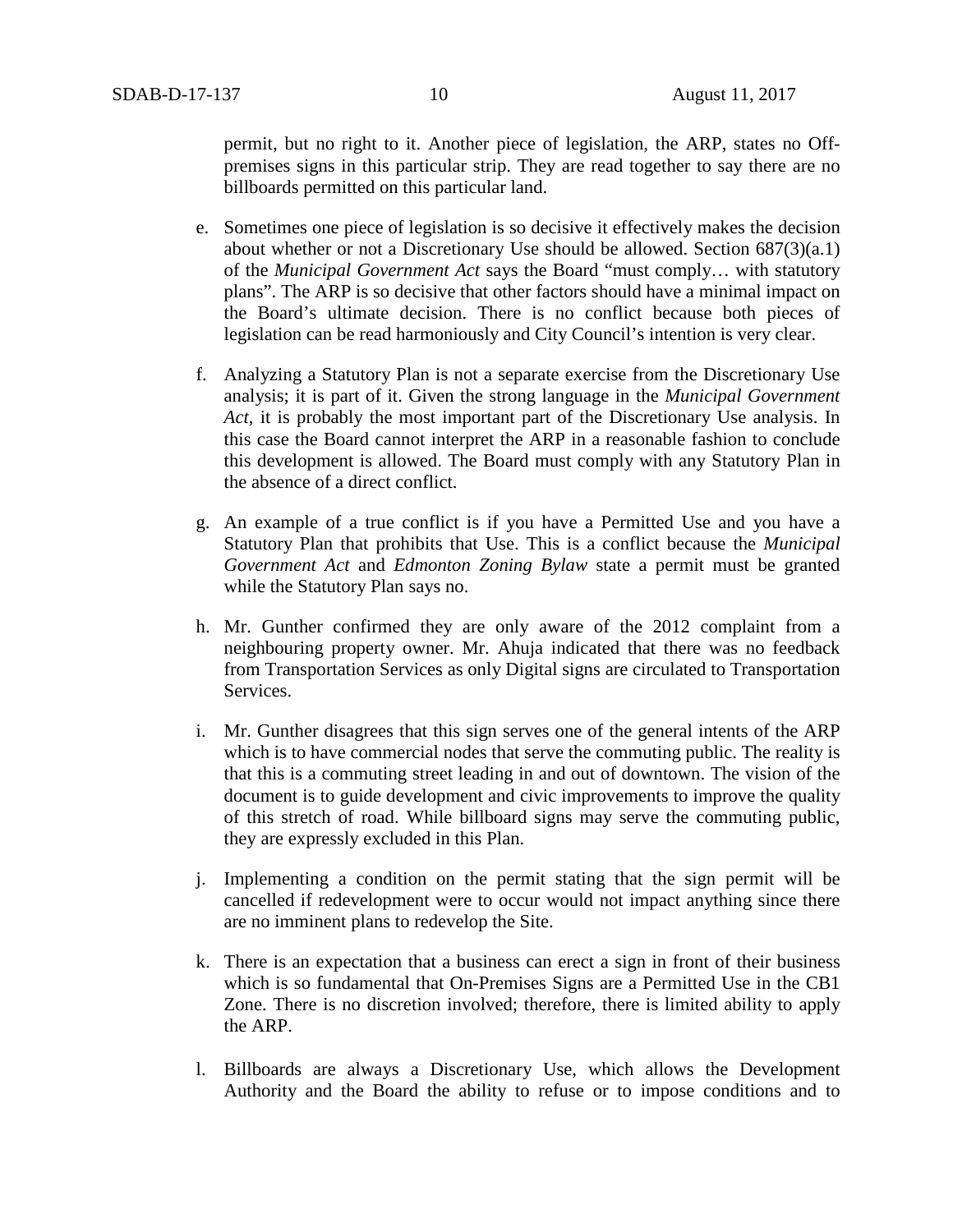consider the provisions of any applicable Statutory Plans. A proposed billboard sign advertising another party's services or operations on a property is more controversial because billboards have the effect of creating additional visual blight and more development, not necessarily of the highest quality. Even if an On-Premise and Off-Premise sign have the same built form, it matters what copy is on a sign. The importance of the sign copy is reflected in the fact that City Council has separate rules for On-Premise and Off-Premise signs.

## *iii) Rebuttal of the Appellant*

- [57] Mr. Murphy confirmed that he had made an error in stating there was no lane between the gas station and the restaurant.
- [58] He disagrees with the City's assertion that the rules are different for On-premises and Off-premise Signs – the size requirements are exactly the same for each. The City had a difficult time explaining the greater impact that an Off-premises Sign would have as opposed to an On-premises Sign. If the *Edmonton Zoning Bylaw* gives an applicant the right to either demand a Development Permit or the right to say I need consideration for a Development Permit, the ARP cannot take these rights away without being in conflict with the Zoning.
- [59] He stressed that he has brought the precise wording of the ARP and *Edmonton Zoning Bylaw* to the Board's attention, which is something the City has failed to take into account.

*At this point Mr. Gunther objected that Mr. Murphy is introducing new argument to which he would not have an opportunity to respond and is splitting his case. The Chair ruled that Mr. Murphy be allowed to proceed.*

- [60] Mr. Murphy reiterated that there is a conflict between the ARP and the *Edmonton Zoning Bylaw,* which the Court of Appeal has told us how to resolve.
- [61] Policy 3.3.3.6 of the ARP states billboards will not be permitted but it does not specify by whom, when, and under what circumstances. Do these words mean they will eventually not be Permitted when City Council changes the Zoning? Do they mean the Development Officer cannot allow billboards but the Board can? When they say the Use will not be permitted do they mean it will only be Discretionary? The only way that the reading of the ARP can be harmonious with the Zoning is if the prohibition on billboard signs is not absolute. If the prohibition on billboard signs with third party advertising on them is absolute then there is absolutely a conflict. But if you try to find meaning in these words that can live with the fact that the lands are still zoned to allow this Use, you can arrive at a solution.
- [62] Either there is a conflict in which case the case law says "read down" the ARP because the Zoning takes priority or there is a harmonious way to read the Zoning Bylaw and the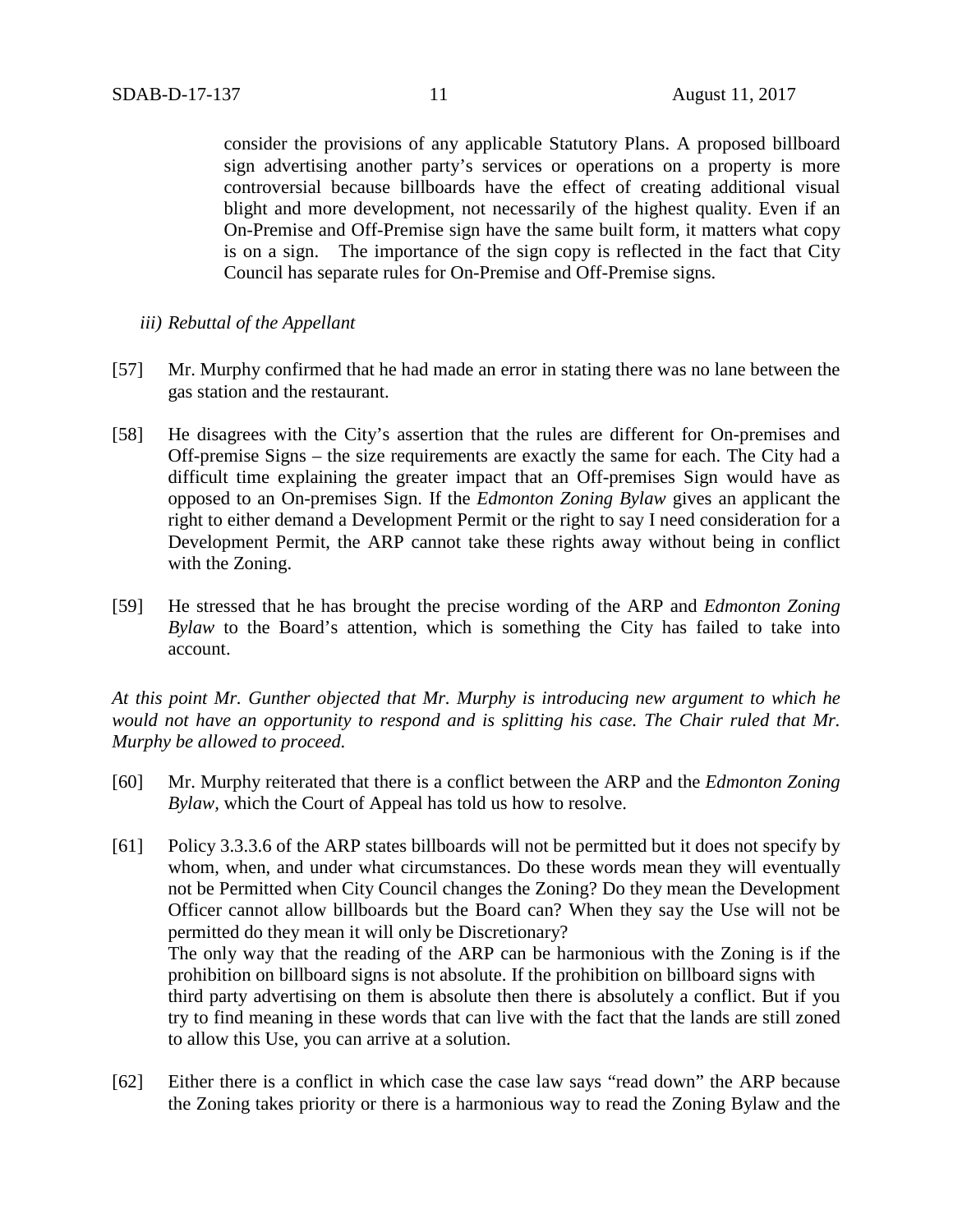ARP. The ARP provisions should be read as aspirational rather than an outright ban on billboards. They must be looked at in terms of what the goal of the Plan is, and the Board should consider whether approving these signs any harm to the Plan. This interpretation eliminates the conflict.

- [63] He disagrees with the City's position that there is no conflict if the Zoning says you can have "a, b, c, or d" and the Plan says you can have "a, b, or c" but not "d". This is a conflict. He has a difficulty with the City's approach because the City is saying the Board has discretion to approve or not to approve, but the Board cannot approve.
- [64] The discussion regarding the *Rossdale* case dealt with retaining the fire hall which is a distinguishable factual scenario. When the Court of Appeal was discussing retaining the fire hall, the building had always been there, though its use had changed over time. Here, the pedestrian-oriented character does not yet exist. An area's character cannot be maintained if it has never existed.
- [65] In closing Mr. Murphy stated that it is his understanding that the second reason for refusal is not relevant. Schedule 59E.2(3)(e) does not reference Freestanding Offpremises Signs, only Digital Signs.

## **Decision**

[66] The appeal is **DENIED** and the decision of the Development Authority is **CONFIRMED**. The Development is **REFUSED**.

## **Reasons for Decision**

- [67] The proposed development, a Freestanding Off-premises Sign, is a Discretionary Use in the (CB1) Low Intensity Business Zone.
- [68] The Appellant applied for a new Development Permit for a Freestanding Off-premises Sign. A sign has existed on the subject Site nearly continuously since 1997, but the Development Permits have been time limited, and the sign owner must periodically apply for a new Permit.
- [69] The last Development Permit was granted for 5-year period with the view that when the Sign was up for renewal, the Development Authority would assess the suitability of the Sign with regard to changes that occurred in the interim period. Relevant changes include changes to statutes and changes to the character of the surrounding community.
- [70] Since the last Development Permit was issued, there have been e two significant statutory changes. Two new statutory instruments now apply to the Subject Site: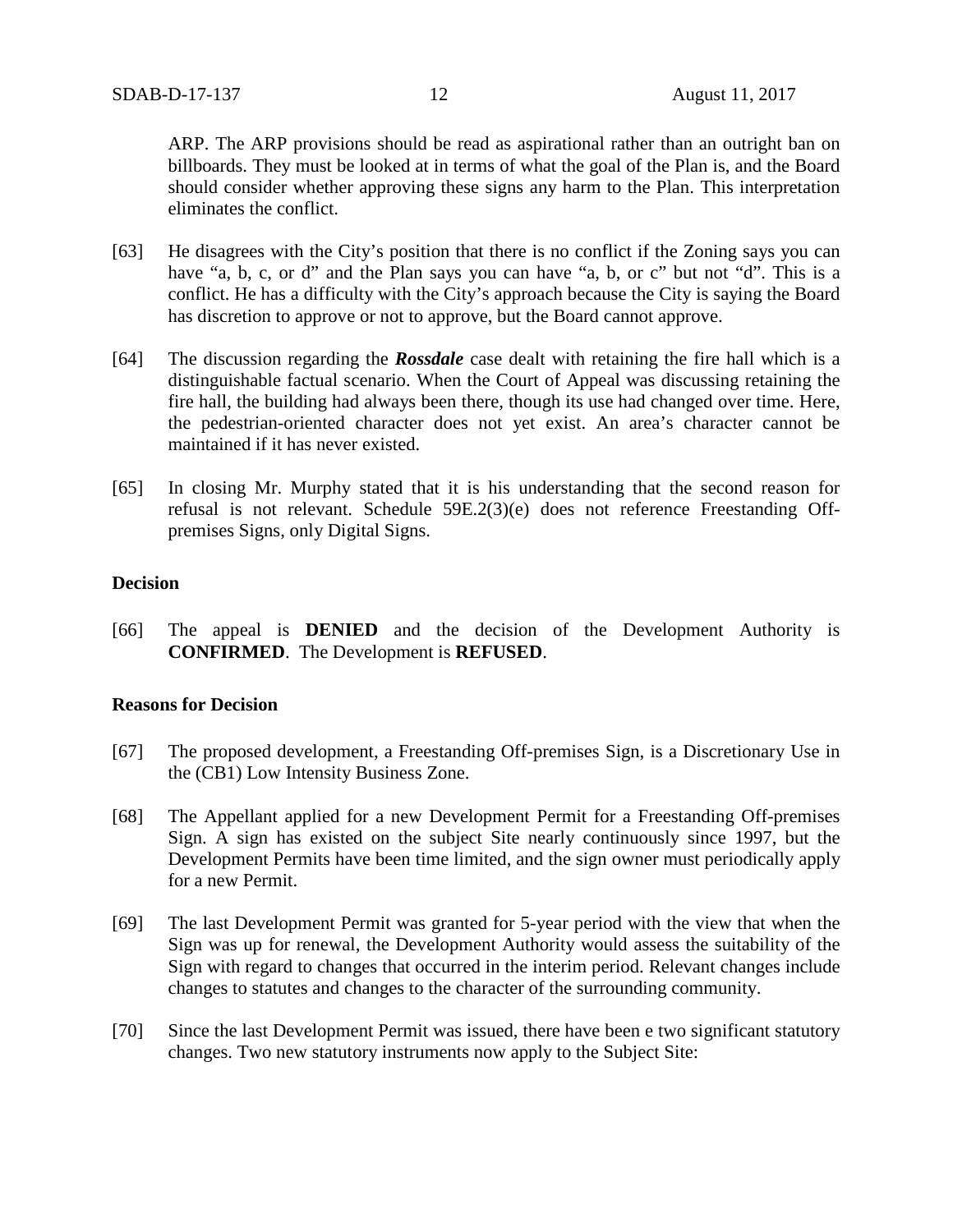- a. the ARP; and
- b. the Overlay.
- [71] Policy 3.3.3.6 of the ARP references signage:

Signage must be of a scale and type that respects the compact, pedestrian oriented character of the District and related to local businesses. Billboards, rooftop, digital and off-premise signage of any type will not be permitted.

- [72] This provision conflicts with the *Edmonton Zoning Bylaw* (the "*Zoning Bylaw*"), which provides that a Freestanding Off-premises Sign is a Discretionary Use in the (CB1) Low Intensity Business Zone.
- [73] The Alberta Court of Appeal has provided direction to the Board on how to decide an appeal related to a Development Permit for a Discretionary Use :

The object and purpose of a discretionary use is to allow the development authority to assess the particular type and character of the use involved, including its intensity and its compatibility with adjacent uses, **Rossdale Community League (1974) v. Edmonton (Subdivision and Development Appeal Board), 2009 ABCA 261 at paragraph 14.** 

- [74] The Board heard competing interpretations of the test that it should apply to this appeal given the interaction between the *Zoning Bylaw* and the ARP:
	- a. In Mr. Gunther's view, when exercising its discretion as to whether to allow the proposed Use on the subject Site, the Board could not reasonably reach any other conclusion but that the Sign is not allowed because of the express language in policy 3.3.3.6 of the ARP.
	- b. In Mr. Murphy's view, the Board has greater latitude because there is a conflict between the ARP and the *Zoning Bylaw*. The *Zoning Bylaw* takes precedence; and the ARP is just one factor for the Board to consider when exercising its discretion.
- [75] Mr. Murphy urged the Board to adopt the articulation of law provided in a previous decision of the Board, SDAB-D-16-117. The decision concerned a Development Permit application for a sign on a site that was subject to ARP. That sign was in a different section of the ARP but subject to a provision that replicates the prohibition on off-street signage found in policy 3.3.3.6.
- [76] The Board adopts the articulation of the law from the previous decision of the SDAB:

The Community League argued that per section 687(3)(a.1) of the *Municipal Government Act*, the Board has no jurisdiction to allow this appeal of the refusal to issue a development permit for a Discretionary Use because that type of Use is prohibited under Section 3.2.3.5 of the 109 Street Corridor ARP.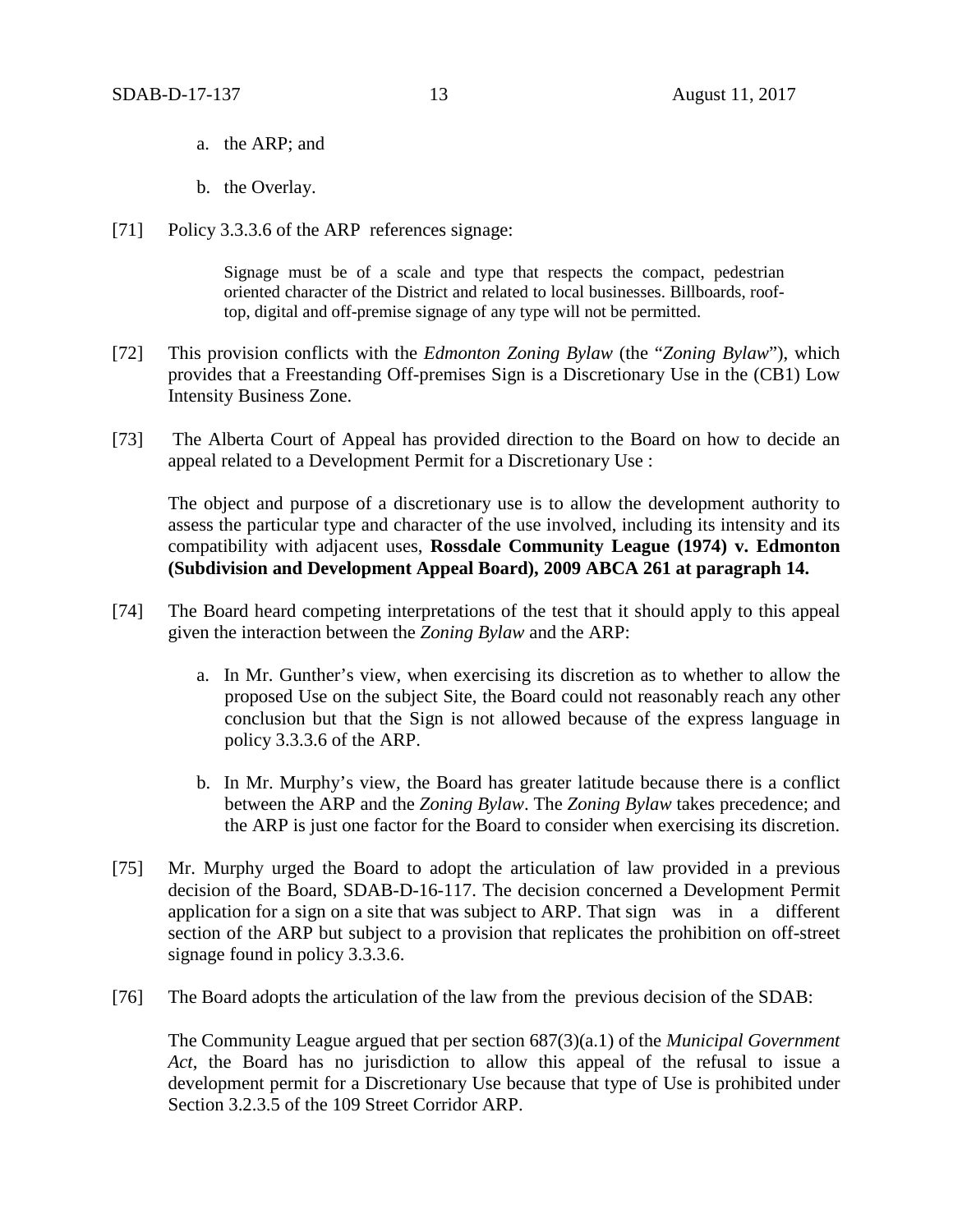The Board disagrees with this proposition. In McCauley Community League v Edmonton (City), 2012 ABCA 224, the Alberta Court of Appeal considered section 687(3)(a.1) and the relationship between an area redevelopment plan and the general *Zoning Bylaw* in particular. The Court referred to the case of Bridgeland Riverside Community Assn. v. Calgary (City), 1982 ABCA 138, where it had concluded that, although the provisions of plans enacted by local governments limit the powers of development appeal boards, they do not eliminate the narrow saving power contained in section 687(3)(d) (paras 34-37). The Court concluded at paragraphs 39 and 40 that:

The Board appreciated the Zoning Bylaw is a regulatory document that takes precedence over the ARP if there is a conflict between the two… The Board reasonably interpreted the requirements of the ARP and properly and reasonably exercised its discretion under s. 687(3)(d) of the *Municipal Government Act*.

Based on the McCauley decision, the Board concludes that the provisions of an ARP do not oust the discretion of the Board or limit its jurisdiction to consider this appeal. Indeed, the McCauley decision clearly contemplates that the Board exercise its discretionary powers when interpreting the requirements of an area redevelopment plan.

Although the Board disagrees with the position of the Community League and the Development Officer, the provisions of the 109 Street Corridor ARP remain very germane to the exercise of the Board's discretion. The Board has therefore taken into account the provisions of the (CB1) Low Intensity Business Zone, the Pedestrian Commercial Shopping Street Overlay and the 109 Street Corridor ARP (including the prohibition) in determining whether or not to approve the proposed Discretionary Use.

- [77] The Board holds that the terms of the ARP are not definitive but very germane to its exercise of discretion. The Board notes the ARP:
	- (a) contains a policy prohibiting off-premise signs,
	- (b) Contemplates that the closed lane to south of the subject Site should become a pedestrian thoroughfare between 109 Street and Violet Archer Park.
- [78] The Board accepts that Freestanding Off-premises Signs are treated differently in the *Zoning Bylaw* than Freestanding On-premises signs because Off-premises signs contribute to the increased commercialization and proliferation of Signs. The visual blight created by On-premise signs must be balanced against the corresponding benefit provided by the On-premise signs -- they provide important information about the businesses located on a Site. Off-premise signs do not provide an equally salient benefit.
- [79] The Board notes and adopts the reasons of the previous SDAB-D-16-117 decision, at paragraph 14, with regard to the relationship between On-premises Signage and the pedestrian-oriented goals of the ARP and the Overlay: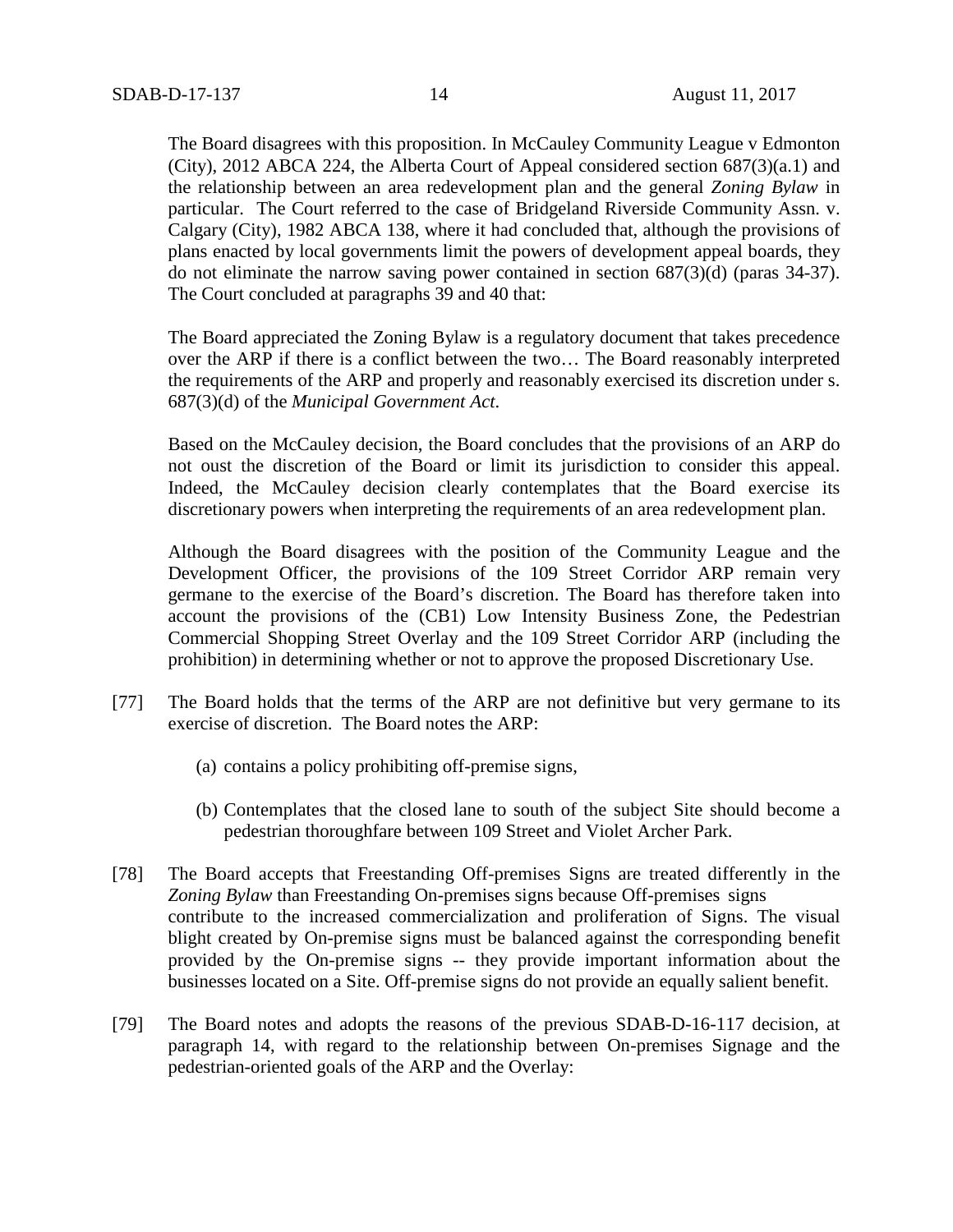It is clear that pedestrian-orientation encompasses more than the notion of unimpeded physical movement or pedestrian safety. Section 819.3(10) indicates that pedestrianoriented development must consider various architectural and aesthetic features intended to enhance a pedestrian's sensory experience. It is the Board's view that the proposed development does not support this objective. Indeed, the Appellant stated during his oral submissions that the Sign will not affect the average individual walking down the street, as he or she will likely not notice the Sign.

- [80] Mr. Murphy urged the Board to read the ARP as being merely aspirational and having no relevance to this area given that it is in transition and lacks many of the characteristics one would expected from a pedestrian-oriented streetscape.
- [81] The Board acknowledges that this area is in transition. There have been some pedestrian oriented developments. The Development Officer provided a photograph, marked *Exhibit A*, showing that the restaurant to south of the subject Site has developed a pedestrianoriented frontage. Yet, the policy directives in the ARP remain imperfectly achieved. It is through the Development Permit process that the City is able to implement the policies set out in the ARP. The Board notes that the ARP specifies that "applications for Development Permits must be reviewed in the context of the policies laid out in this plan."
- [82] With regard to second ground for refusal of the Development permit, namely it contravened Schedule 59E.2(3)(e) of the *Zoning Bylaw*, the Board accepts Mr. Murphy's submission that this provision does not apply to the proposed Development and this ground for refusal makes no part of the Board's reasons for refusing this appeal.
- [83] The Board's discretionary power is not ousted by the prohibition regarding off-premises signage contained in the ARP; however, the ARP is a germane consideration when the Board decides whether or not a proposed Discretionary Use is compatible with adjacent uses. Given the overall objectives and vision of the ARP, and the specific provisions applicable to the subject Site, the Board is of the opinion that this Freestanding Offpremises Sign is no longer appropriate or reasonably compatible with the surroundings at this location. Accordingly, the appeal is denied.

Ms. A. Lund, Presiding Officer Subdivision and Development Appeal Board

## **Board Members Present:**

Mr. V. Laberge; Mr. A. Nagy; Ms. K. Thind; Mr. J. Wall;